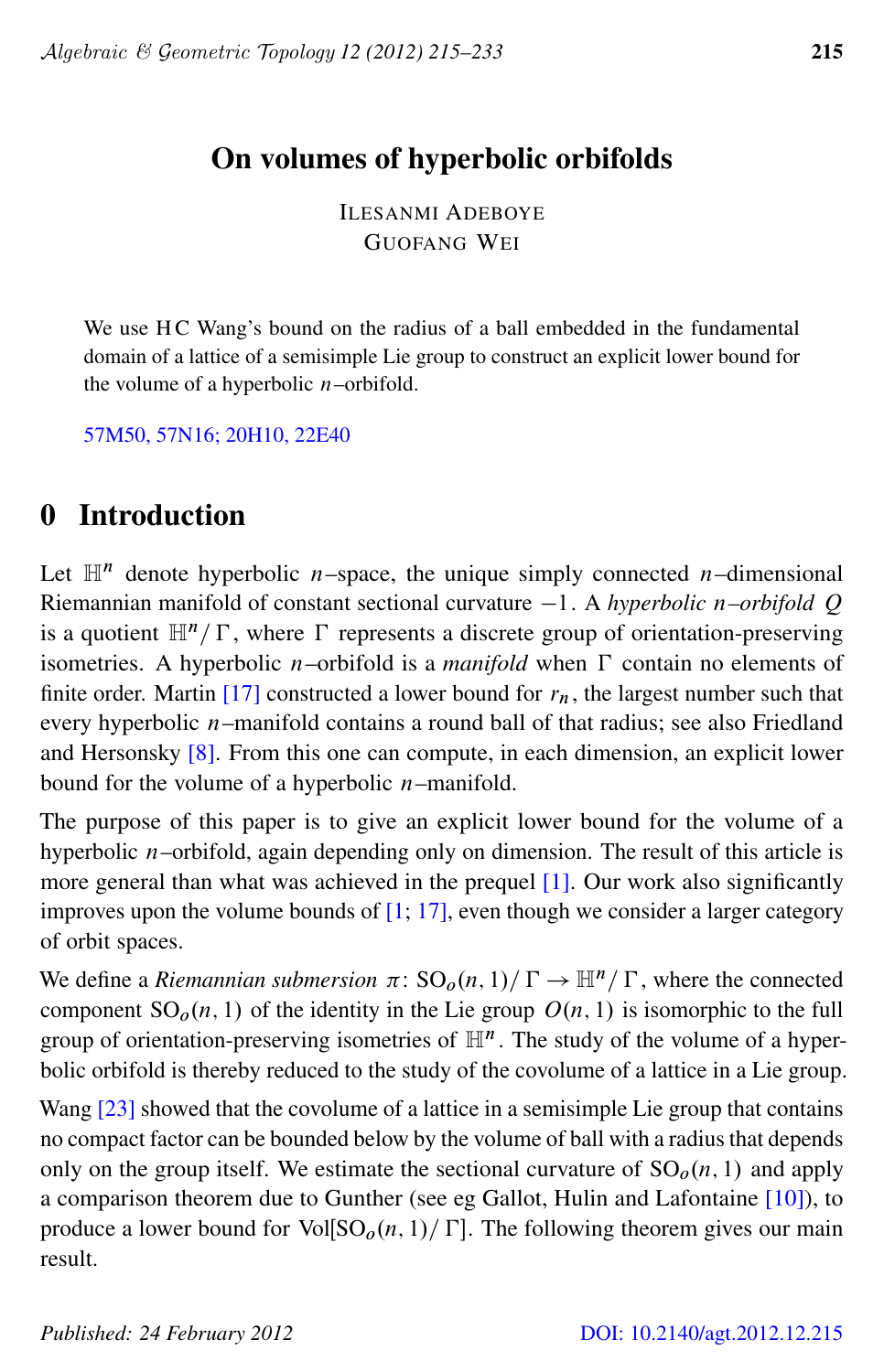**Theorem 0.1** The volume of a hyperbolic n–orbifold is bounded below by  $\mathcal{B}(n)$ , an explicit constant depending only on dimension, given by

$$
\mathcal{B}(n) = \frac{2^{(6-n)/4} \pi^{n/4} (n-2)!(n-4)! \cdots 1}{(2+9n)^{(n^2+n)/4} \Gamma((n^2+n)/4)} \int_0^{\min[0.08\sqrt{2+9n}, \pi]} \sin^{(n^2+n-2)/2} \rho \, d\rho.
$$

**Remark 0.2** The equation of [Theorem 0.1](#page-0-0) can be refined for  $n = 2$ , 3 to give a slightly better estimate. We describe these cases at the end of [Section 4.](#page-13-0)

The next section describes a canonical metric for  $SO<sub>0</sub>(n, 1)$ . [Section 1](#page-2-0) outlines Wang's crucial result. In the third section, we derive the curvature formulas for a canonical metric of a semisimple Lie group. These formulas are then used to construct an upper bound for the sectional curvatures of  $SO<sub>o</sub>(n, 1)$ .

We prove [Theorem 0.1](#page-0-0) in [Section 4.](#page-13-0) From this formula, we get a lower bound of  $2.46 \times 10^{-7}$  for hyperbolic 3-orbifolds,  $2.93 \times 10^{-13}$  for 4-orbifolds and  $2 \times 10^{-20}$ for 5–orbifolds.

For comparison, [Section 5](#page-16-0) lists several results on hyperbolic volume. Sharp volume bounds for hyperbolic orbifolds are known for dimensions 2 and 3. The hyperbolic 2–orbifold of minimum volume was identified by Siegel [\[21\]](#page-18-3) in a theorem closely related to a result on birational transformations of an algebraic curve due to Hurwitz [\[15\]](#page-18-4). The analogous result for dimension 3 was proved by Gehring and Martin [\[11\]](#page-18-5). A hyperbolic orbifold is: a *manifold* when  $\Gamma$  does not contain elliptic elements; *cusped* when  $\Gamma$  does contain parabolic elements; *arithmetic* when  $\Gamma$  can be derived by a specific number-theoretic construction (see eg Belolipetsky [\[2\]](#page-17-2)). What has been established for higher dimensions relate to these categories and their various intersections.

Intimately linked with hyperbolic volume is the size of symmetry groups of hyperbolic manifolds. Specifically, any bound in one category immediately produces a bound in the other. The quotient of a hyperbolic manifold  $M$  by its group of orientationpreserving isometries is an orientable hyperbolic orbifold (as long as  $\pi_1(M)$  is not virtually abelian, in which case  $Vol[M]$  is infinite). The following corollary is a direct analogue of Hurwitz's formula for groups acting on surfaces.

<span id="page-1-0"></span>**Corollary 0.3** Let  $M$  be an orientable hyperbolic n–manifold. Let  $H$  be a group of orientation-preserving isometries of M . Then

$$
|H| \le \frac{\text{Vol}[M]}{\mathcal{B}(n)}.
$$

The Mostow–Prasad rigidity theorem [\[19;](#page-18-6) [20\]](#page-18-7) implies that the group of isometries of a finite volume hyperbolic *n*–manifold can be identified with  $Out(\pi_1(M))$ . Hence, we have the following "topological" version of [Corollary 0.3.](#page-1-0)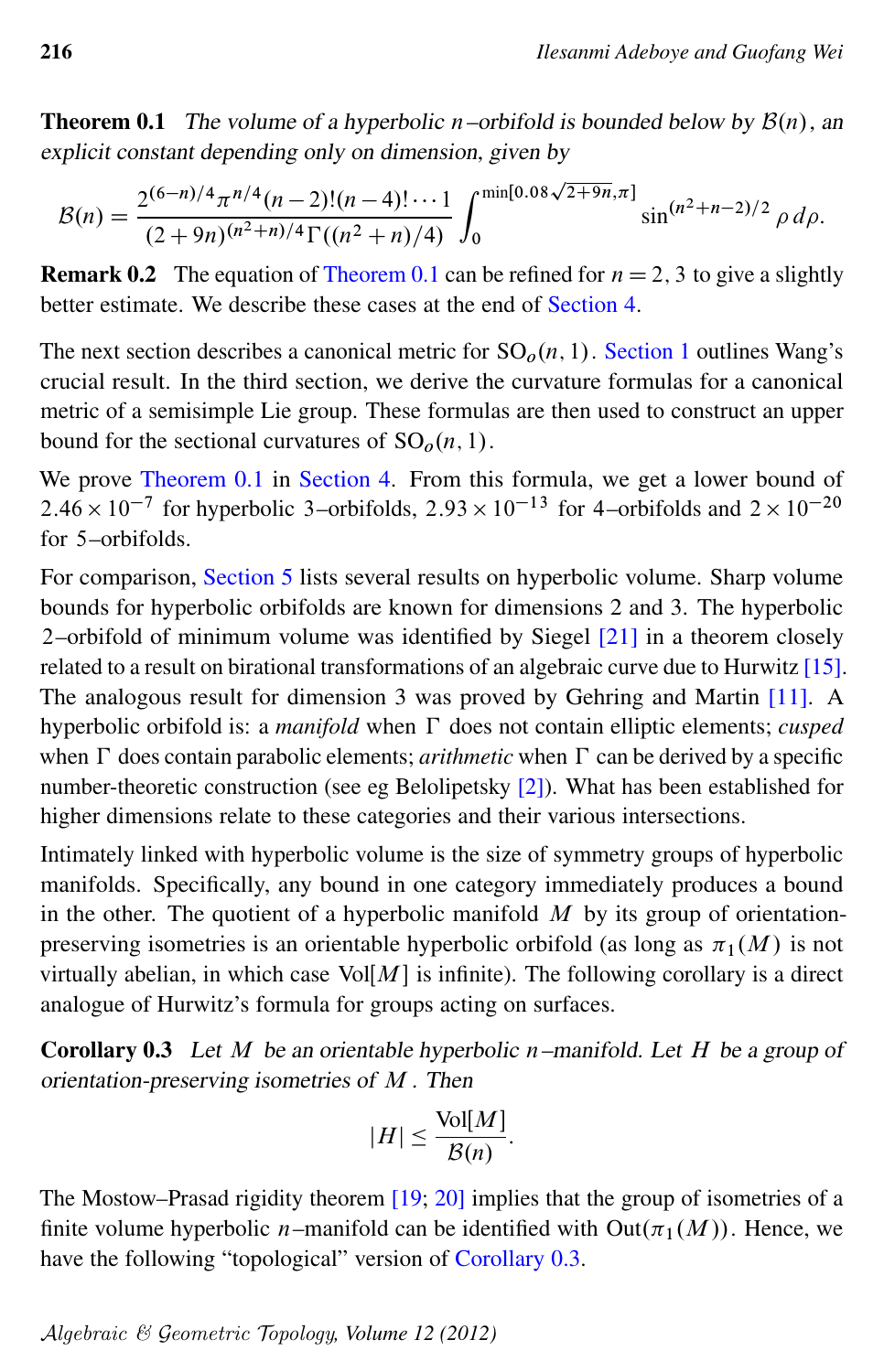**Corollary 0.4** Let  $M$  be a finite volume orientable hyperbolic n–manifold. Let  $H$ be a subgroup of  $Out(\pi_1(M))$ . Then

$$
|H| \le \frac{2 \text{ Vol}[M]}{\mathcal{B}(n)}.
$$

## <span id="page-2-0"></span>1 The canonical metric of  $SO<sub>o</sub>(n, 1)$

Let G be a Lie group and g its Lie algebra. For  $X \in \mathfrak{g}$ , the *adjoint action* of X is the g–endomorphism defined by the Lie bracket

<span id="page-2-2"></span>
$$
ad X(Y) := [X, Y].
$$

The *Killing form* on g is a symmetric bilinear form given by

<span id="page-2-1"></span> $B(X, Y) :=$  trace(ad X  $\circ$  ad Y).

We note here that for all  $X \in \mathfrak{g}$ , ad X is skew symmetric with respect to B, ie,

(1-1) 
$$
B([X,Y],Z) = -B(Y,[X,Z]).
$$

A Lie group G is called *semisimple* if the Killing form associated to its Lie algebra is nondegenerate. In this case, there exists a *Cartan decomposition*  $g = \mathfrak{k} \oplus \mathfrak{p}$  such that  $B \mid \mathfrak{k}$  is negative definite and  $B \mid \mathfrak{p}$  is positive definite, with bracket laws

(1-2) 
$$
[\mathfrak{k},\mathfrak{k}] \subset \mathfrak{k}, \quad [\mathfrak{k},\mathfrak{p}] \subset \mathfrak{p}, \quad [\mathfrak{p},\mathfrak{p}] \subset \mathfrak{k}.
$$

A positive definite inner product on g is defined by putting

$$
\langle X, Y \rangle := \begin{cases} B(X, Y) & \text{for } X, Y \in \mathfrak{p}, \\ -B(X, Y) & \text{for } X, Y \in \mathfrak{k}, \\ 0 & \text{otherwise.} \end{cases}
$$

Let e denote the identity element of G. We identify g with  $T_eG$ , the tangent space of G at the identity, and extend  $\langle X, Y \rangle$  to a left invariant Riemannian metric over G by left translation. This metric will be referred to as a *canonical metric* for G. When the choice of Cartan decomposition is clear, we denote the associated canonical metric by g and the induced distance function on G by  $\rho$ .

Let K denote the maximal compact subgroup of G with Lie algebra  $\mathfrak k$ . Important in what follows is that the restriction of  $\langle X, Y \rangle$  to  $p \simeq T_{eK} G/K$  induces a Riemannian metric on the quotient space, as well. In [Definition 1.5,](#page-6-0) the canonical metric on a specific Lie group G is scaled in order to secure desired curvature properties for  $G/K$ .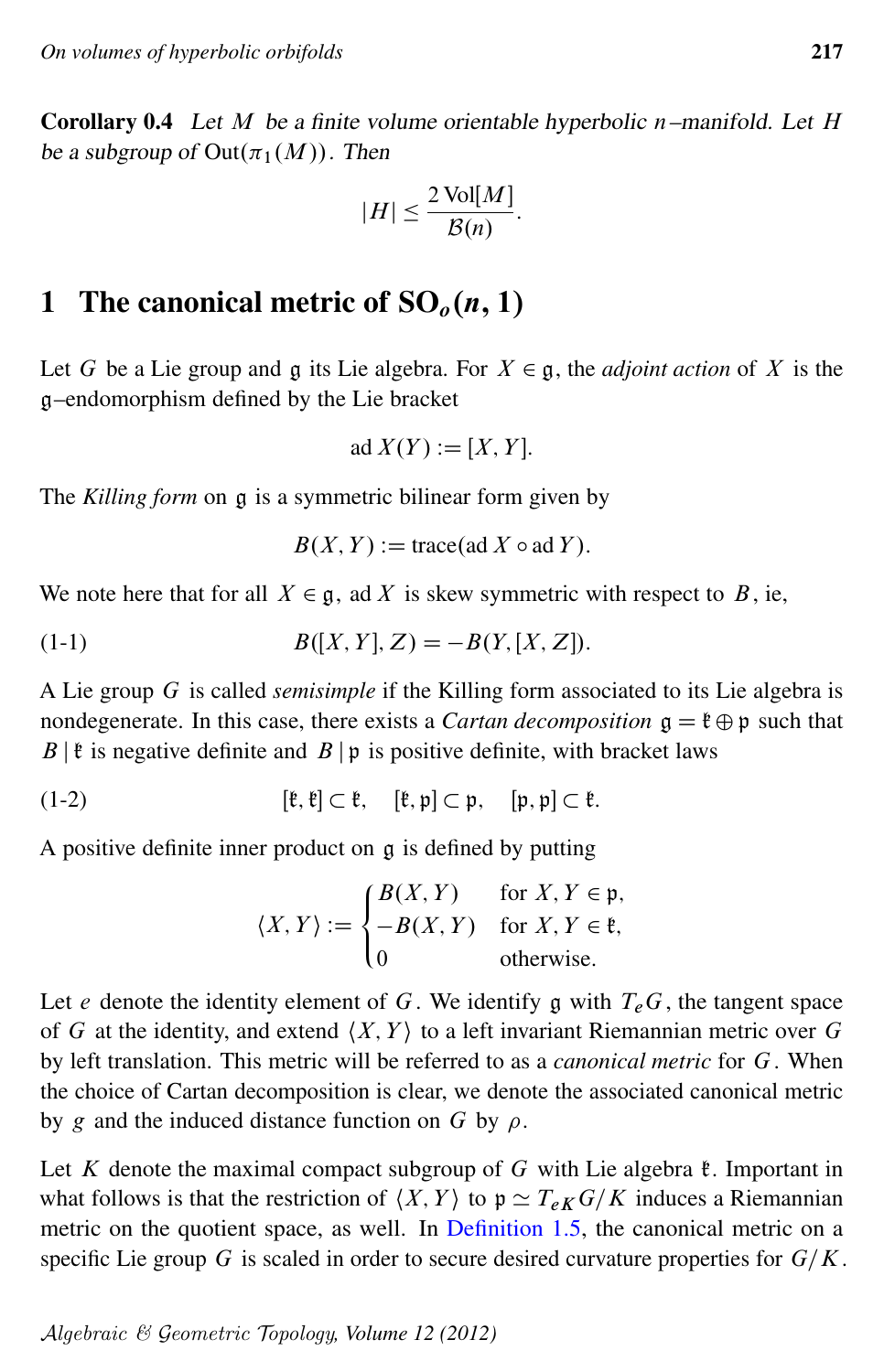Denote by  $GL(n, \mathbb{R})$  the group of real nonsingular  $(n \times n$ -matrices. The Lorentz group  $O(n, 1)$  is defined by

$$
O(n, 1) := \{ A \in GL(n+1, \mathbb{R}) : JA^T J = A^{-1} \}, \text{ where } J = \begin{pmatrix} 1 & & & \\ & 1 & & \\ & & \ddots & \\ & & & 1 & \\ & & & & -1 \end{pmatrix}.
$$

The Lorentz group is a *matrix Lie group*; it is a differentiable manifold where matrix multiplication is compatible with the smooth structure. The *positive special Lorentz group*  $SO<sub>0</sub>(n, 1)$  is the identity component of  $O(n, 1)$ . It consists of the elements of  $O(n, 1)$  that have determinant 1 and a positive  $(n + 1, n + 1)$  coordinate.

The Lie algebra of any matrix Lie group G is the set of matrices X such that  $e^{tX} \in G$ , for all real numbers t. Denote by  $\mathfrak{so}(n, 1)$  the Lie algebra of  $SO<sub>o</sub>(n, 1)$ . Then

$$
X \in \mathfrak{so}(n, 1) \quad \Rightarrow \quad e^{tX} \in \text{SO}_o(n, 1)
$$
\n
$$
\Rightarrow \quad J(e^{tX})^T J = (e^{tX})^{-1}
$$
\n
$$
\Rightarrow \quad Je^{tX^T} J = e^{-tX}
$$
\n
$$
\Rightarrow \quad e^{tJ X^T J} = e^{-tX} \quad \Rightarrow \quad JX^T J = -X.
$$

Let  $X = (a_{ij})$  be an  $(n+1)\times(n+1)$ -matrix. If  $JX^T J = -X$ , then X has the form

$$
\begin{pmatrix}\n0 & a_{12} & a_{13} & \dots & a_{1,n+1} \\
-a_{12} & 0 & a_{23} & \dots & a_{2,n+1} \\
-a_{13} & -a_{23} & 0 & & \\
\vdots & & & \ddots & \\
a_{1,n+1} & a_{2,n+1} & & & 0\n\end{pmatrix}
$$

For each *n*, let  $e_{ij}$  represent the  $(n+1)\times(n+1)$ -matrix with 1 in the *i* j-position and 0 everywhere else. Let  $\alpha_{ij} = (e_{ij} - e_{ji})$  and  $\sigma_{ij} = (e_{ij} + e_{ji})$ .

<span id="page-3-0"></span>**Definition 1.1** The standard basis for  $\mathfrak{so}(n,1)$ , denoted by  $\mathfrak{B}$ , consists of the following set of  $n(n + 1)/2$  matrices:

$$
\begin{array}{ccccccccc}\n\alpha_{12} & \alpha_{13} & \alpha_{14} & \dots & \alpha_{1n} & \sigma_{1,n+1} \\
\alpha_{23} & \alpha_{24} & \dots & \alpha_{2n} & \sigma_{2,n+1} \\
\vdots & \vdots & \vdots & \vdots & \vdots & \vdots \\
\alpha_{34} & \dots & \alpha_{3n} & \sigma_{3,n+1} \\
& & & & & \\
& & & & & \\
\vdots & & & & & \\
\alpha_{n-1,n} & \sigma_{n-1,n+1} & \sigma_{n,n+1} \\
\end{array}
$$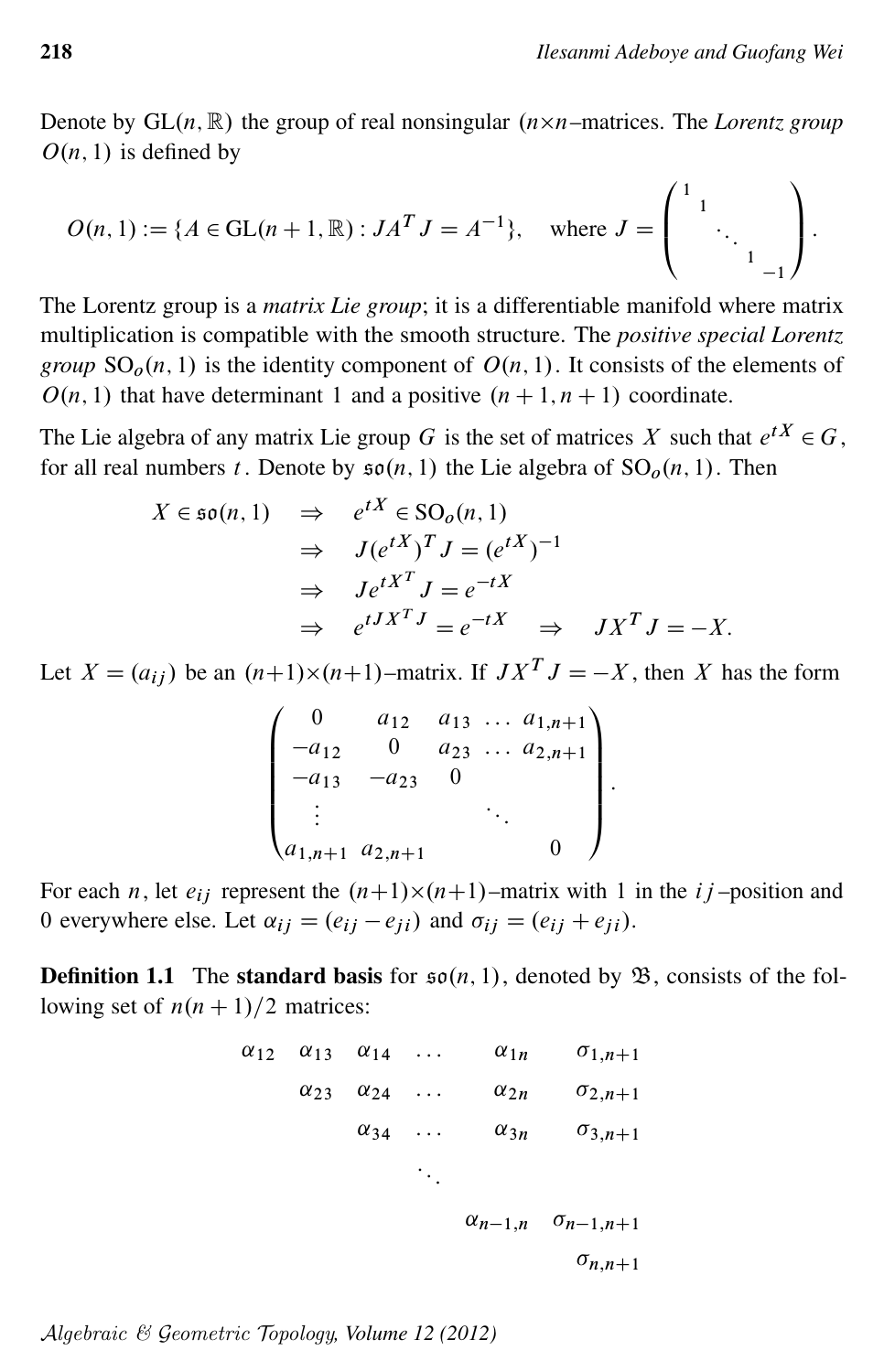The Lie bracket of a matrix Lie algebra is determined by matrix operations:

$$
[X, Y] := XY - YX.
$$

<span id="page-4-0"></span>The following proposition describes the Lie bracket of  $\mathfrak{so}(n, 1)$ .

**Proposition 1.2** For  $1 \leq i \leq j \leq n, 1 \leq k \leq l \leq n$ ,

(1-3)  
\n
$$
[\alpha_{ij}, \alpha_{kl}] = \delta_{jk}\alpha_{il} + \delta_{jl}\alpha_{ki} + \delta_{il}\alpha_{jk} + \delta_{ki}\alpha_{lj}
$$
\n
$$
= \begin{cases}\n\alpha_{il} & \text{if } j = k, \\
\alpha_{ki} & \text{if } j = l, \\
\alpha_{jk} & \text{if } i = l, \\
\alpha_{lj} & \text{if } i = k, \\
0 & \text{otherwise,} \\
\alpha_{ij}, \sigma_{k,n+1} = \delta_{kj}\sigma_{i,n+1} - \delta_{ik}\sigma_{j,n+1} \\
= \begin{cases}\n\sigma_{i,n+1} & \text{if } k = j, \\
-\sigma_{j,n+1} & \text{if } i = k, \\
0 & \text{otherwise,} \n\end{cases}
$$

(1-5)  $[\sigma_{i,n+1}, \sigma_{i,n+1}] = \alpha_{ij}$ .

Proof The proof of the first equation is given here. The proofs of the remaining identities are similar.

By the definition of  $\alpha_{ij}$  and the fact that  $e_{ij}e_{kl} = \delta_{jk}e_{il}$ ,

<span id="page-4-1"></span>
$$
[\alpha_{ij}, \alpha_{kl}] = [e_{ij} - e_{ji}, e_{kl} - e_{lk}]
$$
  
\n
$$
= (e_{ij} - e_{ji})(e_{kl} - e_{lk}) - (e_{kl} - e_{lk})(e_{ij} - e_{ji})
$$
  
\n
$$
= e_{ij}e_{kl} - e_{ij}e_{lk} - e_{ji}e_{kl} + e_{ji}e_{lk} - e_{kl}e_{ij} + e_{kl}e_{jl} + e_{lk}e_{ij} - e_{lk}e_{jl}
$$
  
\n
$$
= \delta_{jk}(e_{il} - e_{li}) + \delta_{jl}(e_{ki} - e_{ik}) + \delta_{il}(e_{jk} - e_{kj}) + \delta_{ki}(e_{lj} - e_{jl})
$$
  
\n
$$
= \delta_{jk}\alpha_{il} + \delta_{jl}\alpha_{ki} + \delta_{il}\alpha_{jk} + \delta_{ki}\alpha_{lj}.
$$

[Proposition 1.2](#page-4-0) illustrates a Cartan decomposition  $\mathfrak{so}(n, 1) = \mathfrak{k} \oplus \mathfrak{p}$ , where

(1-6) 
$$
\mathfrak{k} = \text{span}\{\alpha_{ij}, 1 \leq i < j \leq n\} \quad \text{and} \quad \mathfrak{p} = \text{span}\{\sigma_{i,n+1}, 1 \leq i \leq n\}.
$$

We note here that  $\mathfrak{k} = \mathfrak{so}(n)$ , the Lie algebra of the Lie group  $SO(n)$ . In turn,  $SO(n)$ is a maximal compact subgroup of  $SO<sub>o</sub>(n, 1)$ .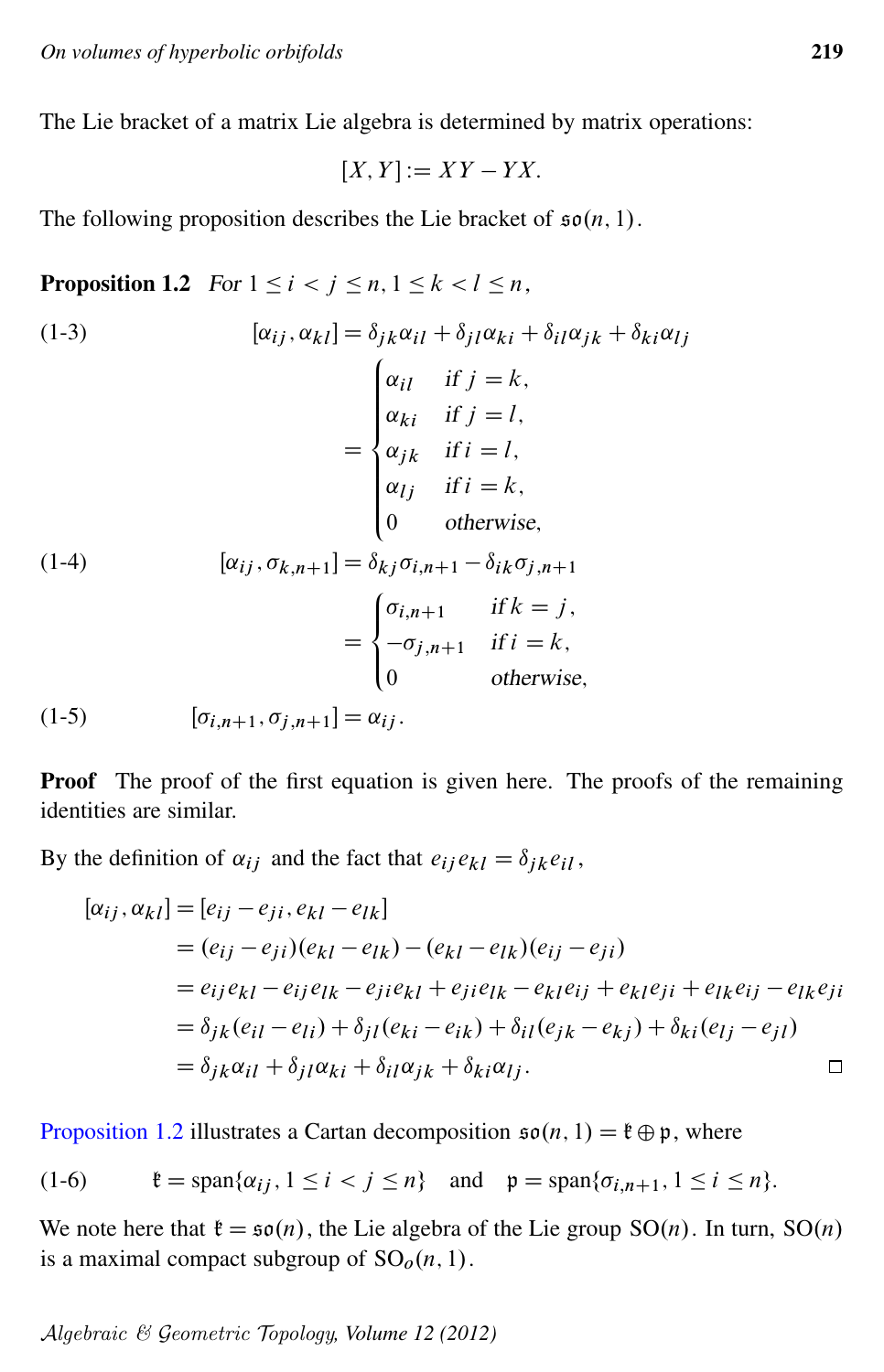In this article, *the canonical metric for*  $SO<sub>o</sub>(n, 1)$  refers to the canonical metric induced by the Cartan decomposition of  $(1-6)$ . It is denoted by g. The following lemma and corollary give a description of the metric g.

**Lemma 1.3** Let  $X, Y \in \mathfrak{B}$ . Then

$$
\langle X, Y \rangle = \begin{cases} 2n - 2 & \text{if } X = Y, \\ 0 & \text{otherwise.} \end{cases}
$$

**Proof** The proof follows from a close study of [Proposition 1.2.](#page-4-0)

The set  $\mathfrak B$  is closed under the Lie bracket (modulo sign). Therefore, for any  $X \in \mathfrak B$ the entries of ad X are all 0, 1 or  $-1$  and each column has at most one nonzero entry. Since bracket multiplication is determined by index, each row also has at most one nonzero entry. Furthermore, two standard basis elements have a nonzero Lie bracket if and only if they share exactly one index number. So if  $X$  has index  $ij$ , ad  $X$  has exactly

$$
(n+1-i) + (j-1) + (n+1-j) + (i-1) - 1 - 1 = 2n - 2
$$

nonzero entries.

Now assume  $X = \alpha_{ij}$ . For all  $Y \in \mathfrak{B}, [X, Y] = Z \Rightarrow [X, Z] = -Y$ . This implies that the  $hg$  entry of ad X is the negative of the gh entry.

By definition,

$$
\langle \alpha_{ij}, \alpha_{ij} \rangle = -B(\alpha_{ij}, \alpha_{ij})
$$
  
= - trace(ad  $\alpha_{ij} \circ ad \alpha_{ij}$ ).

The h-th diagonal entry of ad  $\alpha_{ij}$  o ad  $\alpha_{ij}$  is the dot product of the h-th row of ad  $\alpha_{ij}$ with the h–th column of ad  $\alpha_{ij}$ . If the only nonzero entry in the h–th row of ad  $\alpha_{ij}$ is a 1 (resp.  $-1$ ) in the  $hg$ -position then the only nonzero entry in the h–th column of ad  $\alpha_{ij}$  is a -1 (resp. 1) in the gh-position. Hence, the h-th diagonal entry of ad  $\alpha_{ij} \circ \text{ad } \alpha_{ij}$  is  $-1$ . Thus,

$$
\langle \alpha_{ij}, \alpha_{ij} \rangle = -(\underbrace{-1 + -1 + \cdots + -1}_{2n-2 \text{ times}}) = 2n - 2.
$$

Similarly,  $\langle \sigma_{ij}, \sigma_{ij} \rangle = 2n - 2$ .

Let  $X, Y \in \mathfrak{B}$ , with  $X \neq \pm Y$ . If ad X has a nonzero entry in the  $hg$ -position then the bracket of  $X$  with the  $h$ –th basis element is sent to the  $g$ –th basis element. That is, there exists  $V, W \in \mathfrak{B}$  such that

$$
[X, V] = \pm W.
$$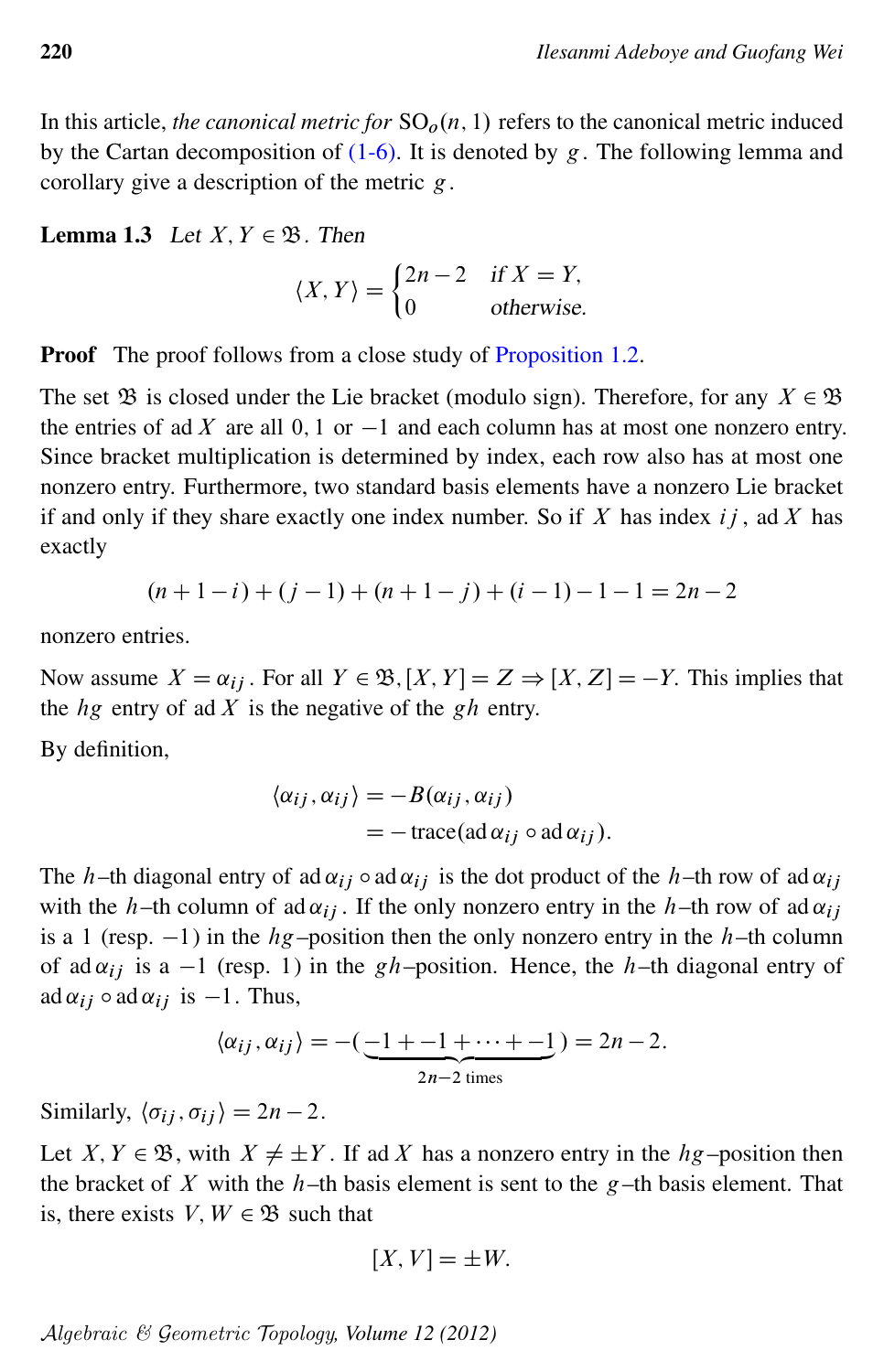If, in addition, ad Y has a nonzero entry in the  $gh$ -position, we may write

$$
[Y, W] = \pm V.
$$

Again, note that the Lie bracket of basis elements is determined by index. This forces

$$
X = \pm Y
$$

and we have a contradiction. Thus, all the diagonal entries of ad  $X \circ ad Y$  are equal to zero. Therefore  $\langle X, Y \rangle = 0$ .  $\Box$ 

<span id="page-6-1"></span>**Corollary 1.4** The matrix representation for g, the canonical metric for  $SO_0(n, 1)$ , is the square  $n(n + 1)/2$  diagonal matrix

$$
\begin{pmatrix} 2n-2 & & & \\ & 2n-2 & & \\ & & \ddots & \\ & & & 2n-2 \end{pmatrix}.
$$

We will be interested in the metric that induces constant sectional curvature  $-1$  on the quotient space  $SO<sub>o</sub>(n, 1)/SO(n)$ . To this end, we scale the metric g by the factor  $1/(2n - 2)$ .

<span id="page-6-0"></span>**Definition 1.5** Let g be the canonical metric for  $SO<sub>0</sub>(n, 1)$ . The metric  $\tilde{g}$  on  $SO<sub>o</sub>(n, 1)$  is defined by

$$
\widetilde{g}:=\frac{1}{2n-2}g.
$$

## 2 Discrete subgroups of semisimple Lie groups

For any Lie group, a theorem of Zassenhaus [\[24\]](#page-18-8) guarantees the existence of a neighborhood  $U$  of the identity such that the subgroup generated by any subset of  $U$  is either nondiscrete or nilpotent. Such a neighborhood is called a *Zassenhaus* neighborhood.

Kazhdan and Margulis  $[16]$  proved that if G is a semisimple Lie group without compact factor it contains a Zassenhaus neighborhood  $U$  such that, for any discrete subgroup  $\Gamma$  of G, there exists  $g \in G$  with the property that  $g \Gamma g^{-1} \cap U = \{e\}$ . This implies that the fundamental domain for any lattice in  $G$  has a definite size.

In [\[23\]](#page-18-1), H C Wang undertook a quantitative study of a Zassenhaus neighborhood for a semisimple Lie group G, with respect to a canonical metric. Wang found a value  $R_G$ such that a metric ball in G centered at the identity with radius  $R_G$  satisfied the conclusion of the Kazhdan–Margulis theorem.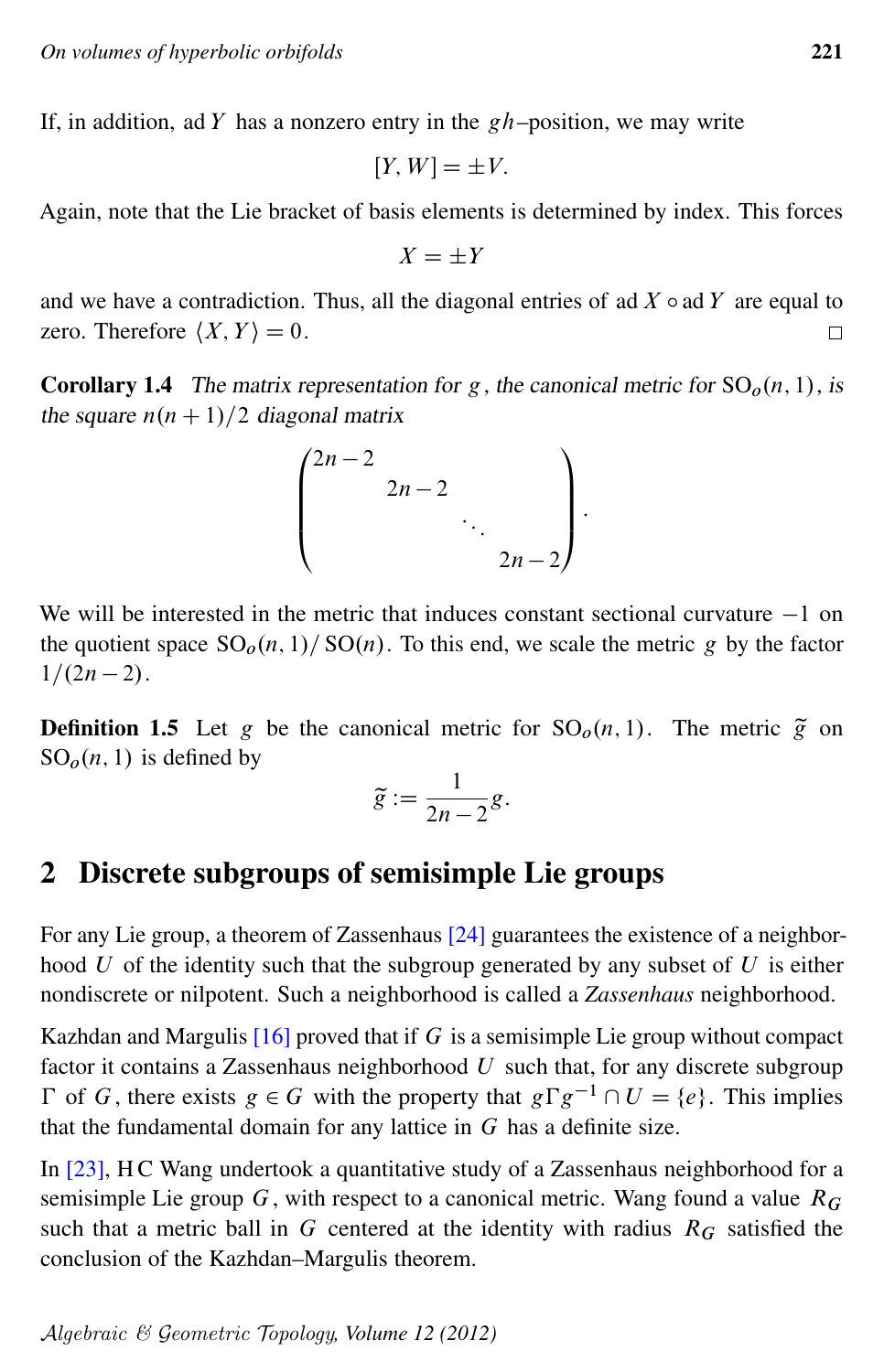Recall the definitions and notation of [Section 1.](#page-2-0) Again, let  $G$  be a Lie group,  $g$  its Lie algebra,  $\mathfrak{g} = \mathfrak{k} \oplus \mathfrak{p}$  a Cartan decomposition and  $\langle \cdot, \cdot \rangle$  the associated inner product. Define a norm on g by  $||X|| := \langle X, X \rangle^{1/2}$ . For each g-endomorphism f, let

$$
N(f) := \sup\{\|f(X)\| : X \in \mathfrak{g}, \|X\| = 1\}.
$$

Furthermore, let

and  
\n
$$
C_1 := \sup \{ N(\text{ad } X) : X \in \mathfrak{p}, ||X|| = 1 \}
$$
\n
$$
C_2 := \sup \{ N(\text{ad } X) : X \in \mathfrak{k}, ||X|| = 1 \}.
$$

The number  $R_G$  is defined to be the least positive zero of the real-valued function

(2-1) 
$$
F(t) = \exp C_1 t - 1 + 2 \sin C_2 t - \frac{C_1 t}{\exp C_1 t - 1}.
$$

The following theorem [\[23,](#page-18-1) Theorem 3.2] demonstrates the role of the value  $R_G$  in the construction of a Zassenhaus neighborhood for a semisimple Lie group.

**Theorem 2.1** (Wang) Let G be a semisimple Lie group. Let  $e \in G$  denote the identity. Then for any discrete subgroup  $\Gamma$  of G, the set

<span id="page-7-0"></span>
$$
\Theta = \{ g \in \Gamma : \rho(e, g) \le R_G \}
$$

generates a nilpotent group.

Now, let  $\mathfrak{g}_{\pi}$  be the totality of elements X in g such that the imaginary parts of all the eigenvalues of ad X lie in the open interval  $(-\pi, \pi)$  and let  $G_{\pi} = \{ \exp X : X \in \mathfrak{g}_{\pi} \}.$ In an earlier work [\[22\]](#page-18-10), Wang had proved that the restriction of the exponential map to  $g_{\pi}$  is injective. Hence, the following proposition [\[23,](#page-18-1) Proposition 5.1] establishes the fact that  $R_G$  is less than the injectivity radius of G.

<span id="page-7-1"></span>**Proposition 2.2** (Wang) Let G be a semisimple Lie group. Then the closed ball

$$
B_G = \{x \in G : \rho(e, x) \le R_G\}
$$

is contained in  $G_{\pi}$ .

We now give Wang's quantitative version [\[23,](#page-18-1) Theorem 5.2] of the theorem of Kazhdan– Margulis. It shows that the volume of the fundamental domain of  $\Gamma$  is larger than the volume of a  $\rho$ -ball with radius  $R_G/2$ .

<span id="page-7-2"></span>**Theorem 2.3** (Wang) Let G be a semisimple Lie group without compact factor and  $B_G = \{x \in G : \rho(e, x) \leq R_G\}$ . Then for any discrete subgroup  $\Gamma$  of G, there exists  $g \in G$  such that  $B_G \cap g \Gamma g^{-1} = \{e\}.$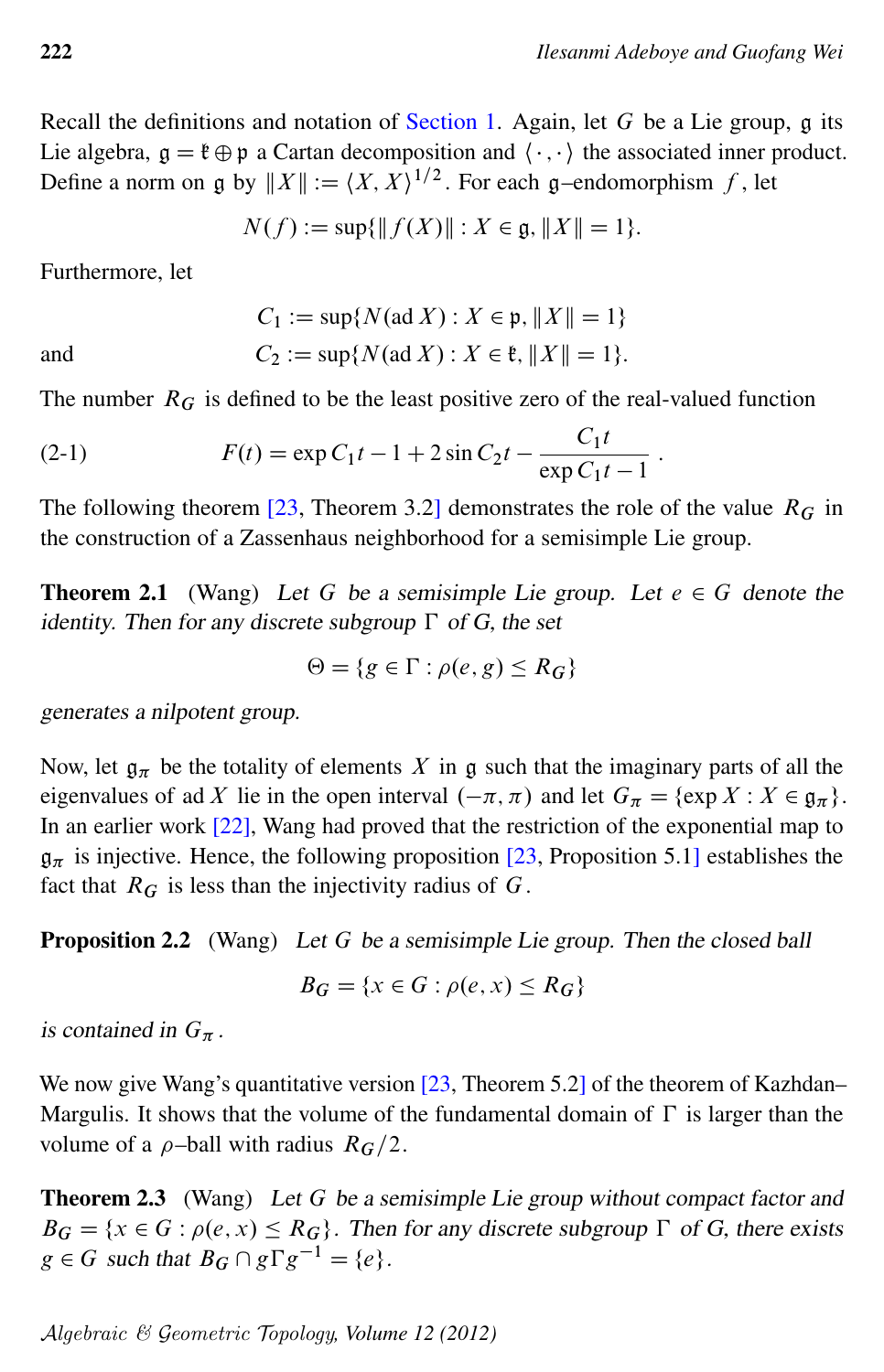The appendix to  $[23]$  includes a table of the constants  $C_1$  and  $C_2$  for noncompact and nonexceptional Lie groups. For  $SO<sub>o</sub>(n, 1)$ ,  $n \ge 4$ , with respect to the scaled canonical metric  $\tilde{g}$  [\(Definition 1.5\)](#page-6-0), we have

<span id="page-8-0"></span>(2-2) 
$$
C_1 = 1
$$
 and  $C_2 = \sqrt{2}$ .

<span id="page-8-4"></span>Therefore, by  $(2-1)$  and  $(2-2)$ ,

(2-3) 
$$
R_G = 228/1000
$$
 when  $G = SO_o(n, 1)$ ,  $n \ge 4$ .

<span id="page-8-3"></span>When  $n = 2, 3$ .

(2-4)  $C_1 = C_2 = 1.$ 

<span id="page-8-5"></span>This gives

(2-5) 
$$
R_G = 277/1000
$$
 when  $G = SO_o(n, 1)$ ,  $n = 2, 3$ .

# 3 The sectional curvatures of  $SO<sub>o</sub>(n, 1)$

In this section, we construct an upper bound on the sectional curvatures of  $SO<sub>o</sub>(n, 1)$ . As a first step, we derive the curvature formulas for a canonical metric of a semisimple Lie group. These formulas are of independent interest as we could not find them in the literature.

A *connection*  $\nabla$  on the tangent bundle of a manifold can be expressed in terms of a left invariant metric by the *Koszul formula*. For any left invariant vector fields  $X, Y, Z, W$ , we have

<span id="page-8-1"></span>(3-1) 
$$
\langle \nabla_X Y, Z \rangle = \frac{1}{2} \left\{ \langle [X, Y], Z \rangle - \langle Y, [X, Z] \rangle - \langle X, [Y, Z] \rangle \right\}.
$$

<span id="page-8-2"></span>The *curvature tensor* of a connection  $\nabla$  is defined by

(3-2) 
$$
R(U, V)X = \nabla_U \nabla_V X - \nabla_V \nabla_U X - \nabla_{[U, V]} X.
$$

When a Lie group  $G$  is semisimple and compact, the canonical metric is the negative of the Killing form and induces a bi-invariant metric on  $G$ . The connection and curvature can be described in terms of the Lie bracket in a simple way (see eg [\[5,](#page-17-3) Corollary 3.19]).

$$
\nabla_X Y = \frac{1}{2}[X, Y],
$$

(3-4) 
$$
\langle R(X,Y)Y,X\rangle = \frac{1}{4} ||[X,Y]||^2.
$$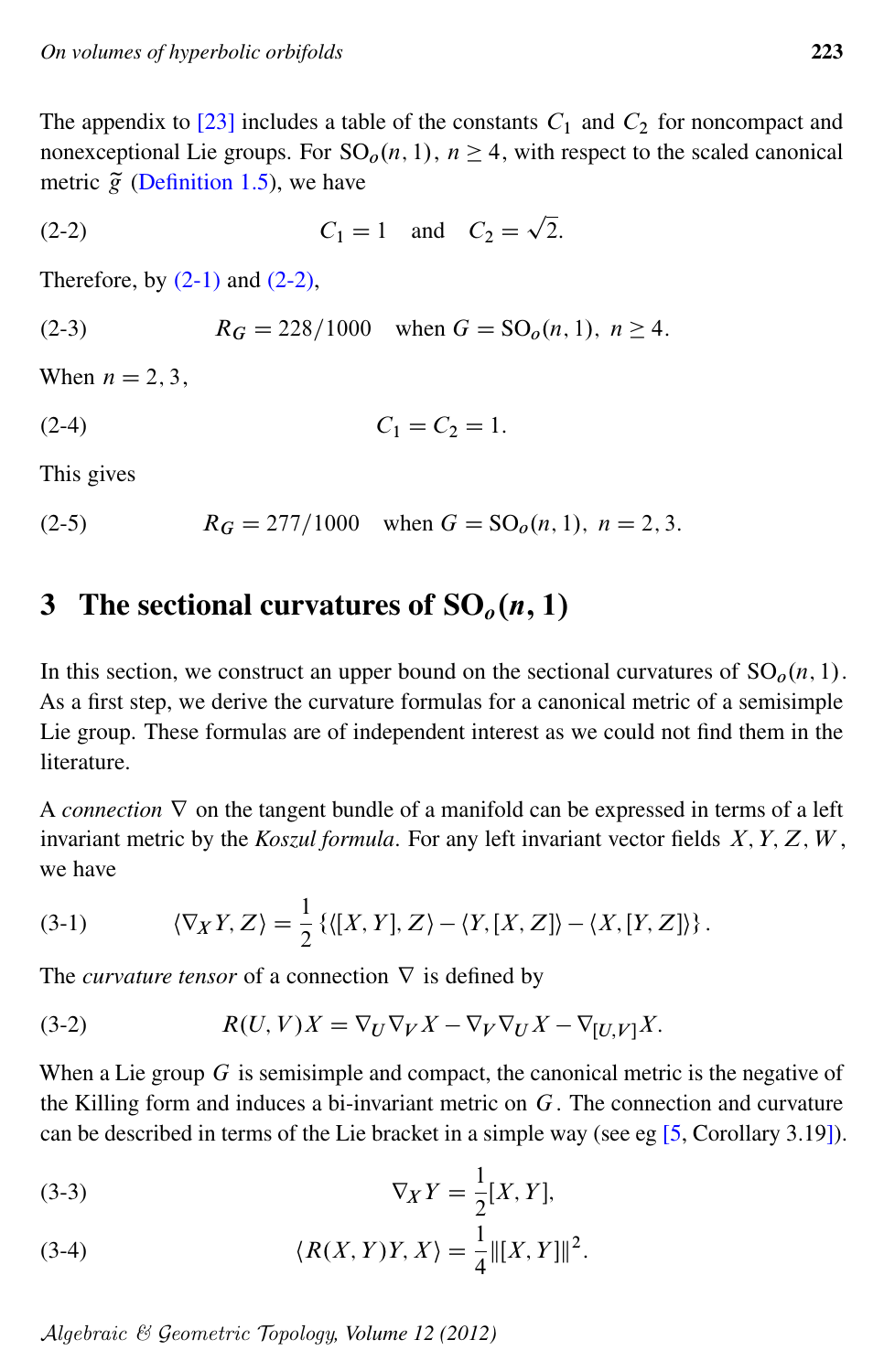When  $G$  is semisimple and noncompact, a canonical metric is bi-invariant only when restricted to K, the maximal compact subgroup of G with Lie algebra  $\ell$ . The connection and curvature formulas for this case are given below.

We will treat vector fields from  $\mathfrak k$  and p separately. From here on, U, V, W,  $W' \in \mathfrak k$ and X, Y, Z,  $Z' \in \mathfrak{p}$  denote left invariant vector fields.

<span id="page-9-0"></span>**Lemma 3.1** With respect to the canonical metric the subgroup  $K$  is totally geodesic in  $G$ .

**Proof** Since the canonical metric restricted to  $K$  is bi-invariant

 $\langle \nabla_U U, V \rangle = 0.$ 

By  $(1-2)$  and  $(3-1)$ ,

$$
\langle \nabla_U U, X \rangle = -\langle U, [U, X] \rangle = 0.
$$

<span id="page-9-2"></span>Lemma 3.2 The connections for the metric are given by

(3-5) 
$$
\nabla_U V = \frac{1}{2} [U, V],
$$

$$
\nabla_X Y = \frac{1}{2}[X, Y],
$$

(3-7) 
$$
\nabla_U X = \frac{3}{2} [U, X], \quad \nabla_X U = -\frac{1}{2} [X, U].
$$

Proof The first equation follows from [Lemma 3.1.](#page-9-0) We will derive the last two equations, the proof of the second equation is similar.

Again by  $(1-2)$  and  $(3-1)$ ,

$$
\langle \nabla_U X, V \rangle = \frac{1}{2} \langle [U, X], V \rangle - \frac{1}{2} \langle X, [U, V] \rangle - \frac{1}{2} \langle U, [X, V] \rangle = 0,
$$
  

$$
\langle \frac{3}{2} [U, X], V \rangle = 0.
$$

<span id="page-9-1"></span>Thus,

(3-8) 
$$
\langle \nabla_U X, V \rangle = \left\langle \frac{3}{2} [U, X], V \right\rangle
$$
 for all  $V \in \mathfrak{k}$ .

Similarly, by  $(1-1)$  and  $(3-1)$ ,

$$
\langle \nabla_U X, Y \rangle = \frac{1}{2} \langle [U, X], Y \rangle - \frac{1}{2} \langle X, [U, Y] \rangle - \frac{1}{2} \langle U, [X, Y] \rangle,
$$
  

$$
\langle X, [U, Y] \rangle = - \langle [U, X], Y \rangle,
$$
  

$$
\langle U, [X, Y] \rangle = -B(U, [X, Y]) = B([X, U], Y) = \langle [X, U], Y \rangle.
$$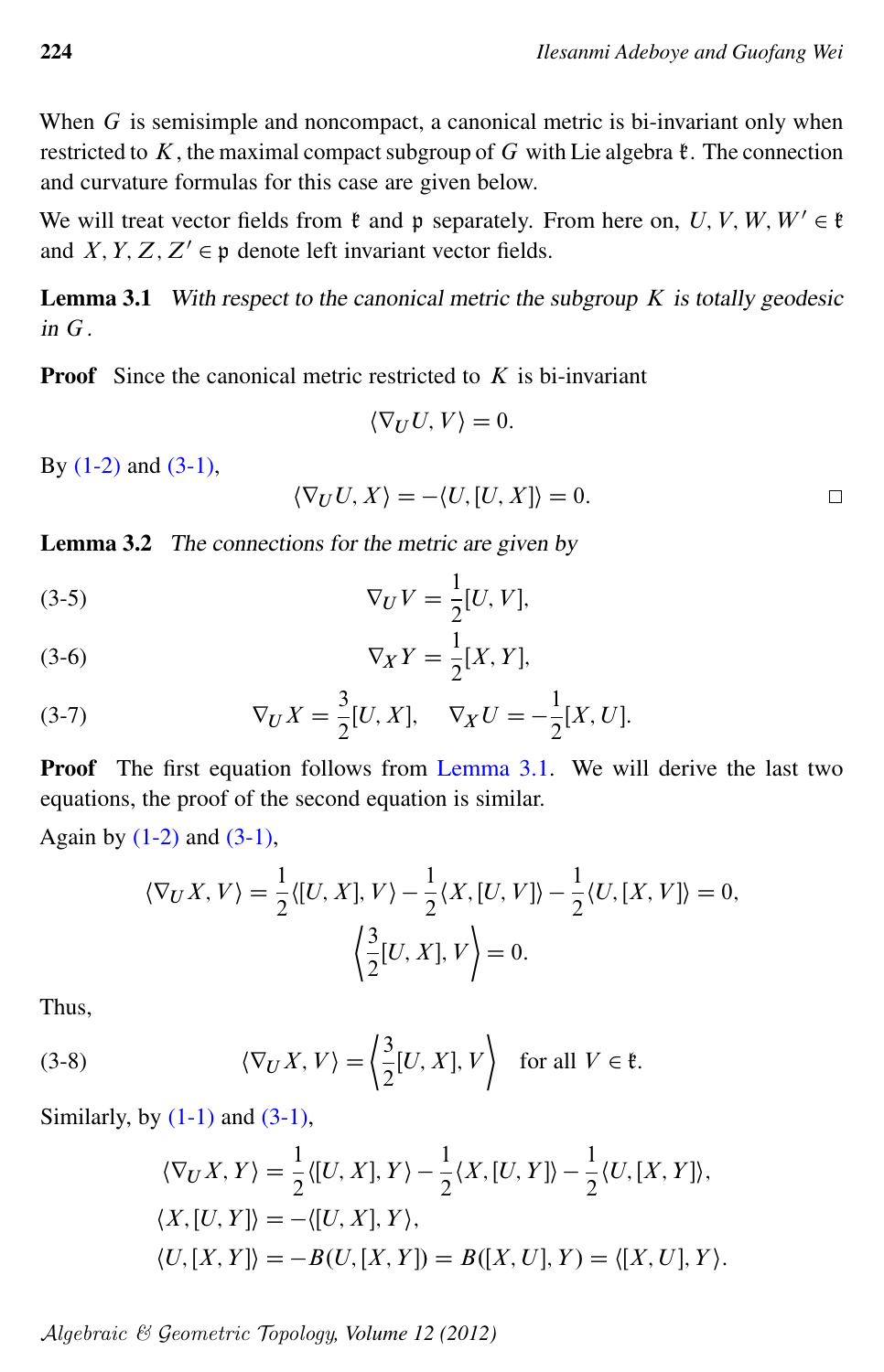Hence,

<span id="page-10-0"></span>(3-9) 
$$
\langle \nabla_U X, Y \rangle = \frac{1}{2} \langle [U, X], Y \rangle + \frac{1}{2} \langle [U, X], Y \rangle + \frac{1}{2} \langle [U, X], Y \rangle
$$

$$
= \left\langle \frac{3}{2} [U, X], Y \right\rangle \text{ for all } Y \in \mathfrak{p}.
$$

From  $(3-8)$  and  $(3-9)$ , we have

$$
\nabla_U X = \frac{3}{2} [U, X].
$$
  
\n
$$
\nabla_X U = \nabla_U X + [X, U] = -\frac{1}{2} [X, U].
$$

Finally,

**Proposition 3.3** The corresponding curvature formulas are

<span id="page-10-1"></span>(3-10) 
$$
R(U, V)W = \frac{1}{4}[[V, U], W],
$$

(3-11) 
$$
R(X,Y)Z = -\frac{7}{4}[[X,Y],Z],
$$

(3-12) 
$$
R(U, X)Y = \frac{1}{4}[[X, U], Y] - \frac{1}{2}[[Y, U], X],
$$

(3-13) 
$$
R(X,Y)V = \frac{3}{4}[X,[V,Y]] + \frac{3}{4}[Y,[X,V]].
$$

In particular,

<span id="page-10-2"></span>
$$
(3-14) \t\t \langle R(U,V)W,X\rangle = 0,
$$

$$
(3-15) \qquad \qquad \langle R(X,Y)Z,U\rangle = 0,
$$

(3-16) 
$$
\langle R(U,V)V,U\rangle = \frac{1}{4} ||[U,V]||^2,
$$

(3-17) 
$$
\langle R(X,Y)Y,X\rangle = -\frac{7}{4} ||[X,Y]||^2,
$$

(3-18) 
$$
\langle R(U, X)X, U \rangle = \frac{1}{4} ||[U, X]||^2.
$$

**Proof** We prove  $(3-11)$ . The proofs of the remaining equations are similar. By  $(1-2)$ ,  $(3-2)$  and Lemma 3.2,

$$
R(X,Y)Z = \frac{1}{2} \left( \nabla_X[Y,Z] - \nabla_Y[X,Z] - 3[[X,Y],Z] \right)
$$
  
= 
$$
\frac{1}{2} \left( -\frac{1}{2}[X,[Y,Z]] + \frac{1}{2}\langle [Y,[X,Z]] - 3[[X,Y],Z] \right).
$$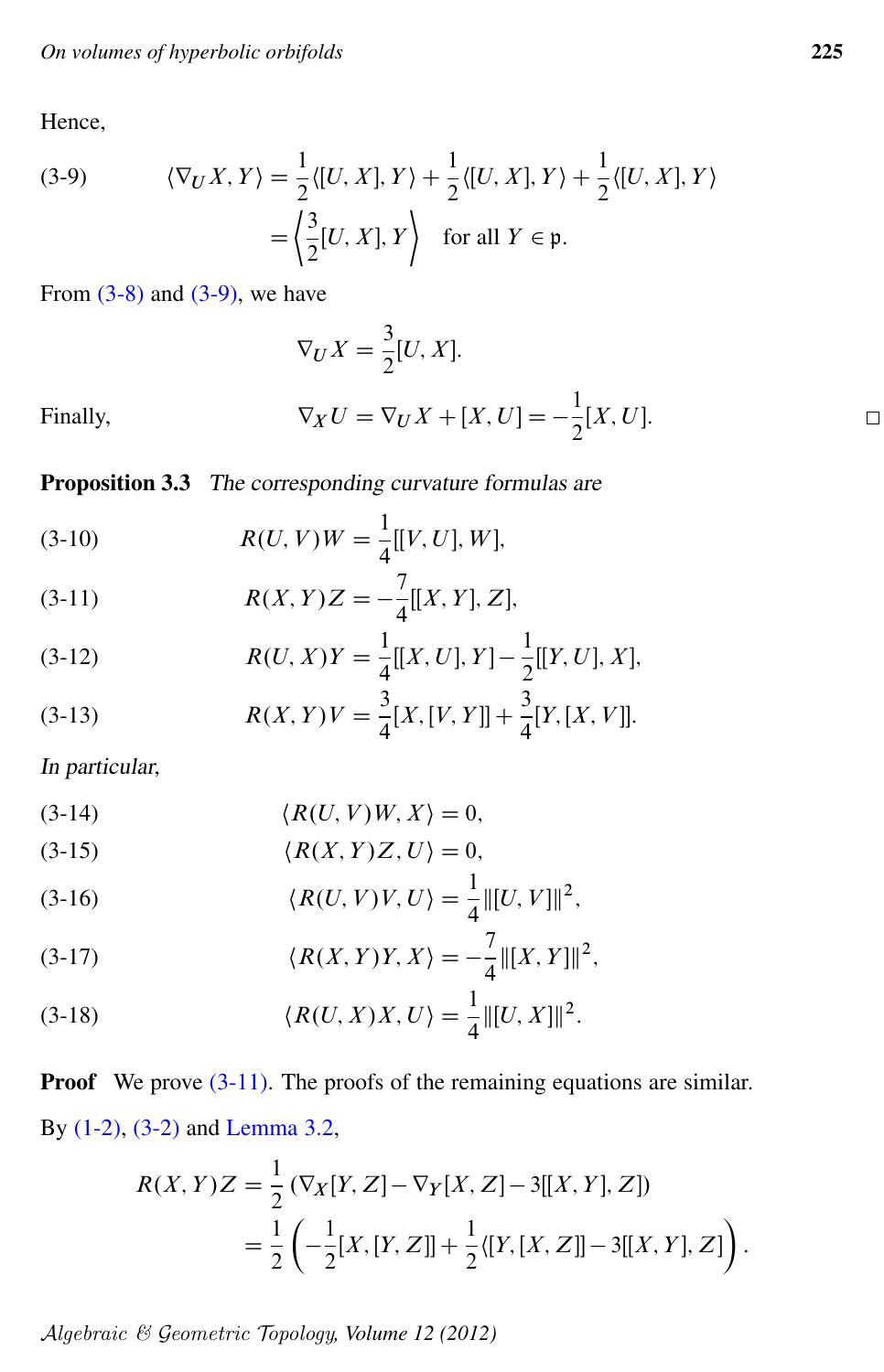Therefore, by the Jacobi identity,

$$
[X, [Y, Z]] + [Y, [Z, X]] + [Z, [X, Y]] = 0 \text{ for all } X, Y, Z \in \mathfrak{g},
$$
  

$$
R(X, Y)Z = \frac{1}{2} \left( \frac{1}{2} [Z, [X, Y]] - 3[[X, Y], Z] \right)
$$
  

$$
= -\frac{7}{4} [[X, Y], Z].
$$

For a Lie group G, with Lie algebra g and  $X, Y \in \mathfrak{g}$ , the *sectional curvature* of the planes spanned by  $X$  and  $Y$  is denoted and defined by

$$
K(X,Y) = \frac{\langle R(X,Y)Y,X \rangle}{\|X\|^2 \|Y\|^2 - \langle X,Y \rangle^2}.
$$

In the next two propositions, we develop our bound for the sectional curvatures of  $SO<sub>o</sub>(n, 1)$ . Recall the notation established in [Section 1.](#page-2-0)

**Proposition 3.4** The sectional curvature of  $SO<sub>o</sub>(n, 1)$  with respect to the metric  $\tilde{g}$  at the planes spanned by standard basis elements is bounded above by  $\frac{1}{4}$ .

**Proof** Since  $\alpha_{ij}$ ,  $\alpha_{kl}$  are orthogonal,

$$
K(\alpha_{ij}, \alpha_{kl}) = \frac{\langle R(\alpha_{ij}, \alpha_{kl})\alpha_{kl}, \alpha_{ij}\rangle}{\|\alpha_{ij}\|^2 \|\alpha_{kl}\|^2}.
$$

By [\(3-16\),](#page-10-2) [Proposition 1.2](#page-4-0) and [Corollary 1.4,](#page-6-1)

(3-19) 
$$
K(\alpha_{ij}, \alpha_{kl}) = \frac{\|[\alpha_{ij}, \alpha_{kl}]\|^2}{4\|\alpha_{ij}\|^2 \|\alpha_{kl}\|^2} \leq \frac{1}{4}.
$$

Similarly,

(3-20) 
$$
K(\alpha_{ij}, \sigma_{k,n+1}) = \frac{\|[\alpha_{ij}, \sigma_{k,n+1}]\|^2}{4\|\alpha_{ij}\|^2\|\sigma_{k,n+1}\|^2} \leq \frac{1}{4},
$$

$$
(3-21) \t K(\sigma_{i,n+1}, \sigma_{j,n+1}) = -\frac{7||[\sigma_{i,n+1}, \sigma_{j,n+1}]||^2}{4||\sigma_{i,n+1}||^2||\sigma_{j,n+1}||^2} = \frac{-7}{4}.
$$

<span id="page-11-0"></span>**Proposition 3.5** The sectional curvatures of  $SO<sub>o</sub>(n, 1)$  with respect to  $\widetilde{g}_0$  are bounded above by

$$
\frac{1}{2} + 2\frac{1}{4} + 2\frac{6n}{4} + 2\frac{3n}{4} = \frac{2+9n}{2}.
$$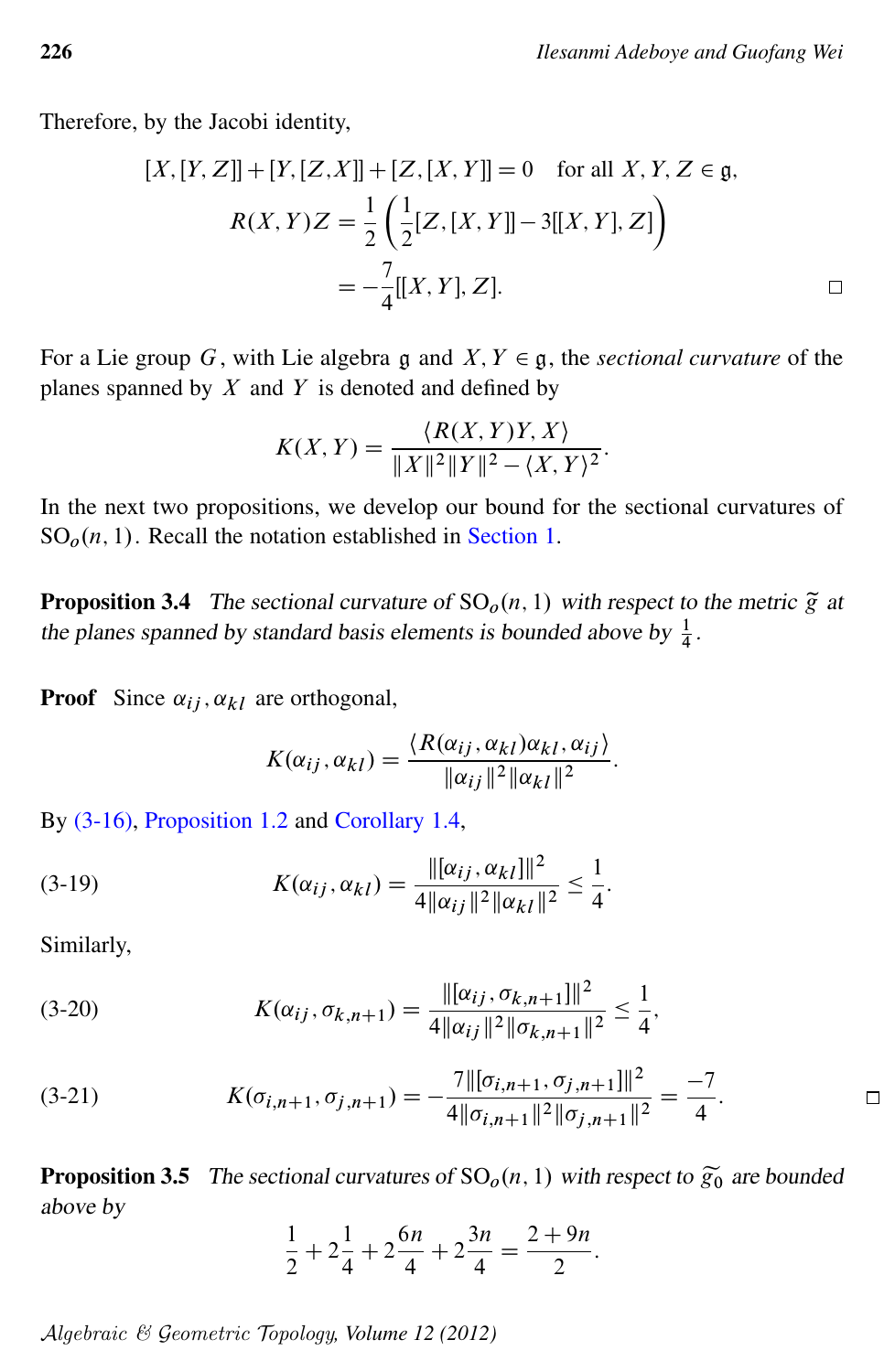<span id="page-12-0"></span>**Remark 3.6** Using  $(2-4)$  instead of  $(2-2)$  in the proof of Proposition 3.5 gives a bound of  $(3 + 18n)/4$  for  $n = 2, 3$ . In dimension 2, additional calculation reduces the bound to  $1/4$ .

**Proof** Again with  $U, V \in \mathfrak{k}$  and  $X, Y \in \mathfrak{p}$ , we have by (3-14) and (3-15),

$$
\langle R(X+U, Y+V)Y+V, X+U \rangle
$$
  
=  $\langle R(X,Y)Y, X \rangle + \langle R(U,V)V, U \rangle + \langle R(U,Y)Y, U \rangle$   
+  $\langle R(X,V)V, X \rangle + 2\langle R(X,Y)V, U \rangle + 2\langle R(X,V)Y, U \rangle$ 

Assume that  $||U + X|| = 1$ ,  $||V + Y|| = 1$  and  $\langle U + X, V + Y \rangle = 0$ . Write

$$
U = \sum_{i < j} a_{ij} \alpha_{ij}, \quad V = \sum_{i < j} a'_{ij} \alpha_{ij}, \quad X = \sum_{i=1}^{n} b_i \sigma_{i, n+1}, \quad Y = \sum_{i=1}^{n} b'_i \sigma_{i, n+1}.
$$

Note that

$$
(3-22) \qquad \sum_{i < j} |a_{ij}|^2, \quad \sum_{i < j} |a'_{ij}|^2, \quad \sum_{i=1}^n |b_i|^2, \quad \sum_{i=1}^n |b'_i|^2 \le 1.
$$

By (3-10),  $R(U, V)V = \frac{1}{4}[[V, U], V] = -\frac{1}{4}$  ad  $V \circ \text{ad } V(U)$ .

Hence, 
$$
\langle R(U, V)V, U \rangle \le \frac{1}{4}C_2^2 = \frac{1}{2}
$$

Similarly, by  $(3-12)$ ,

$$
R(U, Y)Y = -\frac{1}{4}[[Y, U], Y] = \frac{1}{4} \text{ ad } Y \circ \text{ ad } Y(U),
$$
  

$$
\langle R(U, Y)Y, U \rangle \le \frac{1}{4}C_1^2 = \frac{1}{4}.
$$

By  $(3-13)$ ,

$$
\langle R(X,Y)V,U\rangle = -\frac{3}{4} \left( \langle [U,X],[V,Y] \rangle + \langle [V,X],[U,Y] \rangle \right).
$$

**Now** 

$$
\| [U, Y] \|^2 = \left\| \left( \sum_{i < j} a_{ij} \alpha_{ij}, \sum_k b'_k \sigma_{k, n+1} \right) \right\|^2
$$
\n
$$
= \left\| \sum_k \left( \sum_i a_{ki} b'_i \right) \sigma_{k, n+1} \right\|^2
$$
\n
$$
= \sum_k \left( \sum_i a_{ki} b'_i \right)^2 \le n.
$$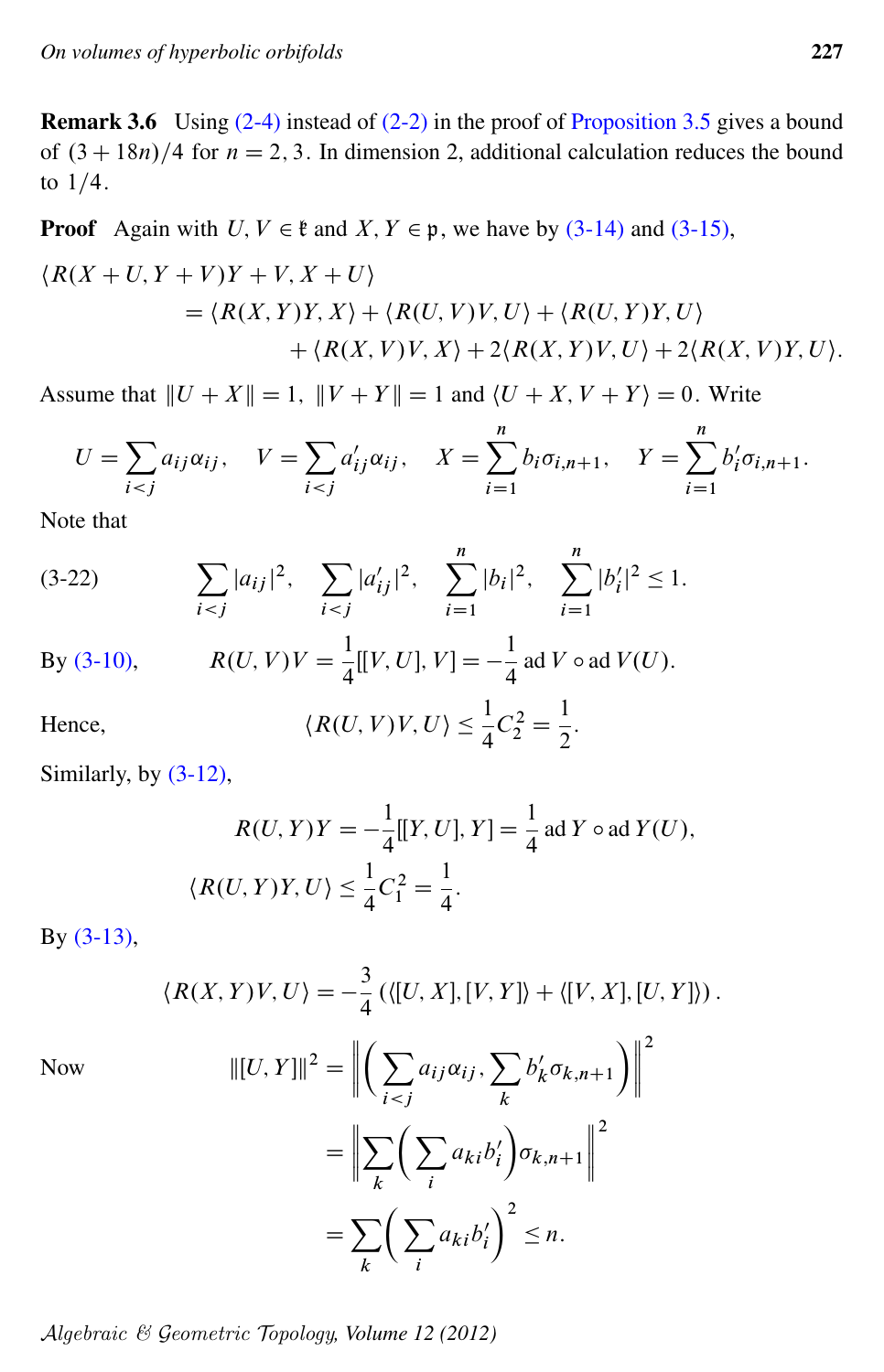Hence, 
$$
\langle R(X,Y)V, U \rangle \leq \frac{6}{4} \cdot n
$$
.

Similarly, by [\(3-12\),](#page-10-1)

$$
\langle R(X,V)Y,U\rangle \leq \frac{3}{4}\cdot n.
$$

### <span id="page-13-0"></span>4 Volumes of hyperbolic n–orbifolds

Let  $(M, g)$  and  $(N, h)$  be Riemannian manifolds and  $q: M \rightarrow N$  a surjective submersion. For each point  $x \in M$  the tangent space  $T_xM$  decomposes into the orthogonal direct sum

 $T_x M = (\text{Ker } dq)_x^{\perp} \oplus (\text{Ker } dq)_x.$ 

The map q is said to be a *Riemannian submersion* if

 $g(X, Y) = h(dqX, dqY)$  whenever  $X, Y \in (\text{Ker } dq)_x^{\perp}$  $\frac{1}{x}$  for some  $x \in M$ .

<span id="page-13-1"></span>**Lemma 4.1** Let  $K \to M \stackrel{q}{\to} N$  denote a fiber bundle where q is a Riemannian submersion and  $K$  is a compact and totally geodesic submanifold of  $M$ . Then for any subset  $Z \subset N$ ,

$$
Vol[q^{-1}(Z)] = Vol[Z] \cdot Vol[K].
$$

**Proof** Since K is totally geodesic, the fibers of q are isometric to each other. Thus,

$$
d\operatorname{Vol}_M = d\operatorname{Vol}_N \cdot d\operatorname{Vol}_K.
$$

So,  $\text{Vol}[q^{-1}(Z)] = \int_{q^{-1}(Z)} d\text{Vol}_M = \int_{q^{-1}(Z)} d\text{Vol}_K d\text{Vol}_N = \text{Vol}(K) \cdot \text{Vol}(Z).$ 

Consider the quotient map

$$
\pi\colon SO_o(n,1)\to SO_o(n,1)/SO(n).
$$

Recalling the definitions and notation of [Section 1,](#page-2-0) equip  $SO<sub>o</sub>(n, 1)$  with the scaled canonical metric  $\tilde{g}$ . Furthermore, assign to the quotient the metric induced by the restriction of  $\tilde{g}$  to  $\mathfrak{p} \subset \mathfrak{so}(n, 1)$ . The map  $\pi$  is then a Riemannian submersion.

O'Neill's formula (see eg [\[10,](#page-18-2) page 127]) relates the sectional curvature of the base space of a Riemannian submersion,  $K_b$ , with that of the total space,  $K_t$ . Let  $X, Y \in \mathfrak{p}$ represent orthonormal vector fields on  $SO<sub>o</sub>(n, 1)/SO(n)$  as well as their horizontal lifts. O'Neill's formula, applied to  $\pi$ , gives

$$
K_b(X, Y) = K_t(X, Y) + \frac{3}{4} |[X, Y]^{\nu}|^2.
$$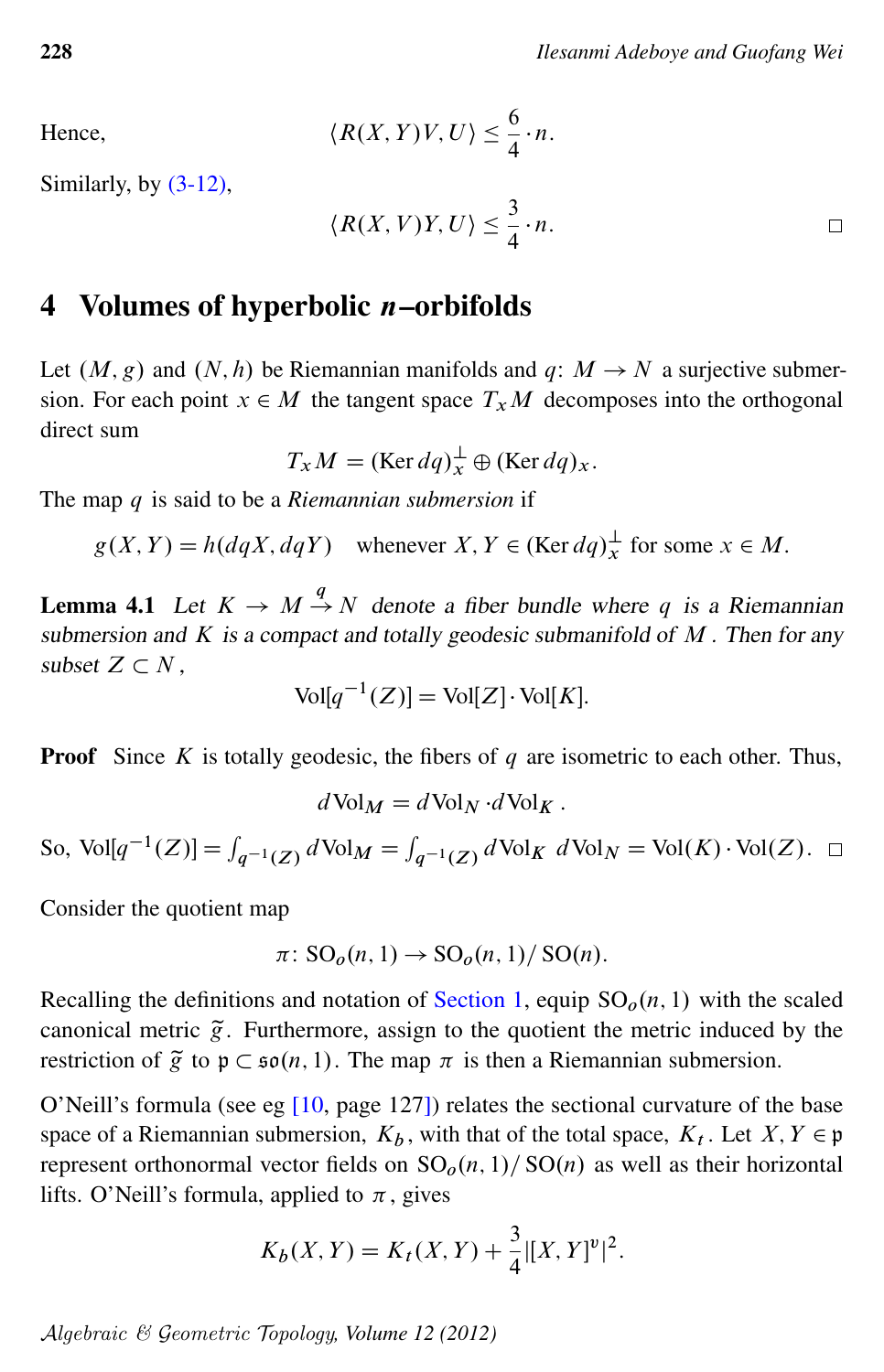Here,  $Z^v$  denotes the vertical component of  $Z$ .

From  $(1-6)$  and  $(3-17)$ , we then get

(4-1) 
$$
K_b(X,Y) = -\frac{7}{4} ||[X,Y]||^2 + \frac{3}{4} ||[X,Y]||^2 = -||[X,Y]||^2,
$$

where 
$$
X = \sum_{i=1}^{n} a_i \sigma_{i,n+1}, \quad Y = \sum_{i=1}^{n} b_i \sigma_{i,n+1}.
$$

By [Proposition 1.2,](#page-4-0) [Corollary 1.4](#page-6-1) and [Definition 1.5,](#page-6-0)

$$
||[X, Y]||^2 = \sum_{i < j} (a_i b_j - a_j b_i)^2.
$$

Since  $\sum a_i^2 = 1$ ,  $\sum b_i^2 = 1$  and  $\sum a_i b_i = 0$ , we have

$$
2\sum_{i < j} (a_i b_j - a_j b_i)^2 = \sum_{ij} (a_i b_j - a_j b_i)^2 = \sum_{ij} a_i^2 b_j^2 + \sum_{ij} a_j^2 b_i^2 - 2 \sum_{ij} a_i b_j a_j b_i = 2.
$$

It follows that the quotient space  $SO<sub>0</sub>(n, 1)/SO(n)$ , with respect to the restriction of the scaled canonical metric, has constant sectional curvature

$$
K_b(X, Y) = -1.
$$

It can therefore be identified with hyperbolic space,  $\mathbb{H}^n$ .

For a discrete group  $\Gamma < SO_0(n, 1)$ , let Q be the hyperbolic n–orbifold defined by the quotient  $\mathbb{H}^n/\Gamma$ . The map  $\pi$  induces another Riemannian submersion

<span id="page-14-1"></span>
$$
\pi' \colon \mathrm{SO}_o(n,1)/\,\Gamma \to Q.
$$

The fibers of  $\pi'$  on the smooth points of Q are totally geodesic embedded copies of  $SO(n)$ . By [Lemma 4.1,](#page-13-1) we have

(4-2) 
$$
Vol[SOo(n, 1)/\Gamma] = Vol[Q] \cdot Vol[SO(n)].
$$

Denote by  $V(d, k, r)$  the volume of a ball of radius r in the complete simply connected Riemannian manifold of dimension d with constant curvature  $k$ . A proof of the following comparison theorem can be found in [\[10,](#page-18-2) Theorem 3.101].

<span id="page-14-0"></span>**Theorem 4.2** (Gunther) Let  $M$  be a complete Riemannian manifold of dimension  $d$ . For  $m \in M$ , let  $B_m(r)$  be a ball which does not meet the cut-locus of m.

If the sectional curvatures of  $M$  are bounded above by a constant  $b$ , then

$$
Vol[B_m(r)] \ge V(d, b, r).
$$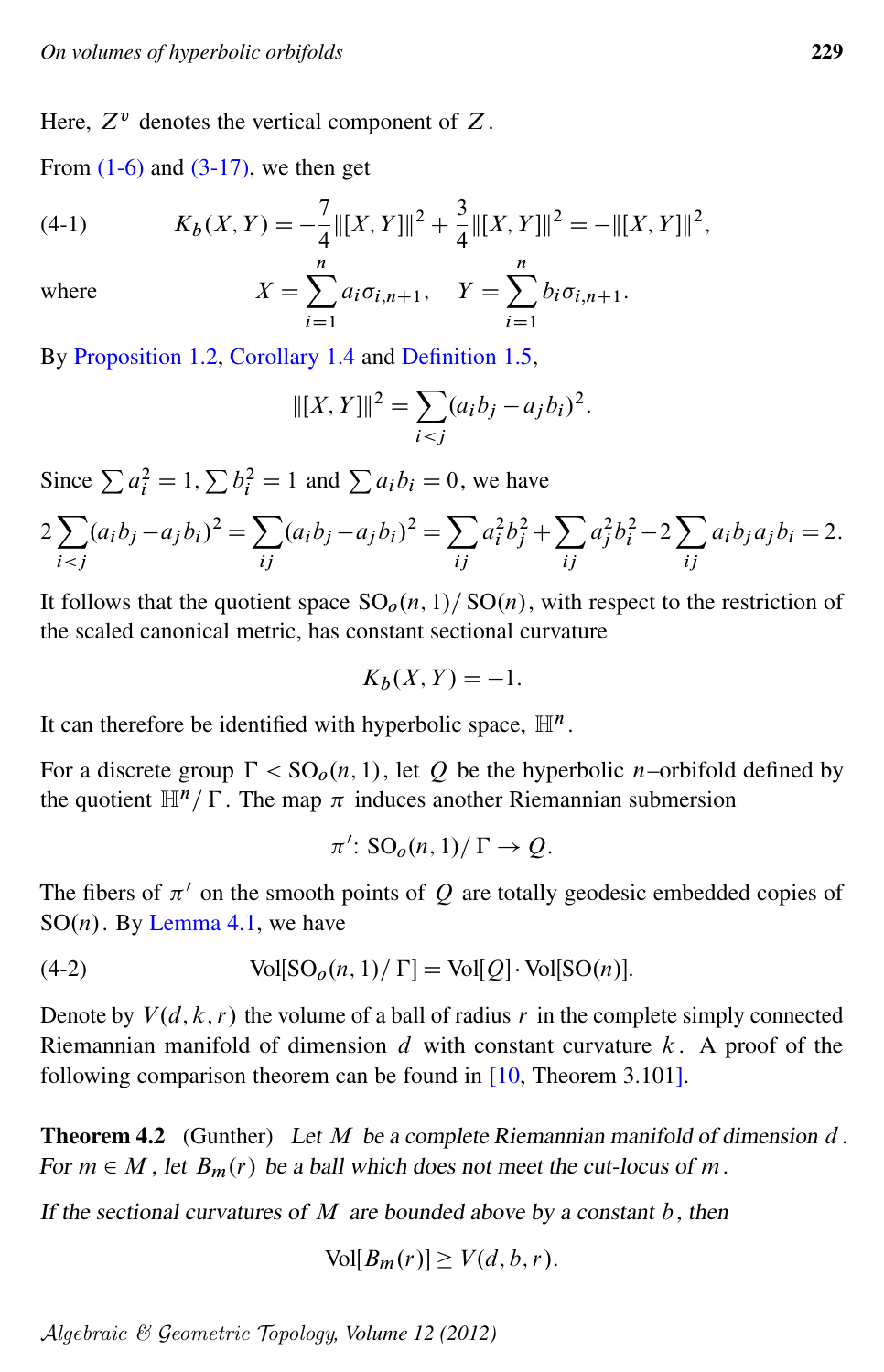<span id="page-15-0"></span>**Proposition 4.3** Let  $\Gamma$  be a discrete subgroup of  $SO<sub>o</sub>(n, 1)$ . Then

$$
Vol[SOo(n, 1)/\Gamma] \ge V(d_0, k_0, r_0),
$$

where  $d_0 = (n^2 + n)/2$ ,  $k_0 = (2 + 9n)/2$  and  $r_0 = 0.114$ .

**Proof** By Proposition 2.2, Theorem 2.3 and  $(2-3)$ , the volume of a fundamental domain of  $\Gamma$  in  $SO<sub>o</sub>(n, 1)$  is greater than the volume of a ball of radius 0.114.

From Definition 1.1, the dimension of  $SO<sub>0</sub>(n, 1)$  is  $(n^2 + n)/2$ . By Proposition 3.5 the sectional curvatures of  $SO<sub>o</sub>(n, 1)$  are bounded above by  $(2+9n)/2$ . The proposition then follows from Theorem 4.2.  $\Box$ 

In  $[12, \text{page 399}]$ , the volumes of the classical compact groups are given explicitly. For the special orthogonal group, the volume with respect to the metric  $\tilde{g}$  is given by

(4-3) 
$$
Vol[SO(n)] = \frac{2^{(n^2+2n-2)/4} \pi^{n^2/4}}{(n-2)!(n-4)!\cdots 1}
$$

We now prove Theorem 0.1, which for convenience is restated below.

**Theorem 0.1** The volume of a hyperbolic *n*-orbifold is bounded below by  $\mathcal{B}(n)$ , an explicit constant depending only on dimension, given by

$$
\mathcal{B}(n) = \frac{2^{(6-n)/4} \pi^{n/4} (n-2)!(n-4)!\cdots 1}{(2+9n)^{(n^2+n)/4} \Gamma((n^2+n)/4)} \int_0^{\min[0.08\sqrt{2+9n}, \pi]} \sin^{(n^2+n-2)/2} \rho \, d\rho.
$$

**Proof** For  $k > 0$ , the complete simply connected Riemannian manifold with constant curvature k is the sphere of radius  $k^{-1/2}$ . By explicit computation we have

$$
V(d, k, r) = \frac{2(\pi/k)^{d/2}}{\Gamma(d/2)} \int_0^{\min[rk^{1/2}, \pi]} \sin^{d-1} \rho \, d\rho.
$$

The proof now follows from Proposition 4.3,  $(4-2)$  and  $(4-3)$ .

In light of (2-5) and Remark 3.6, we can restate Proposition 4.3 for  $n = 2, 3$ . In both cases, we have  $r_0 = 0.1385$ . The value for  $k_0$  is taken to be 0.25 when  $n = 2$  and 14.25 when  $n = 3$ . By the proof of Theorem 0.1, our improved bounds for  $n = 2, 3$ are

$$
\mathcal{B}(2) = 1 \times 10^{-3},
$$
  

$$
\mathcal{B}(3) = 2.46 \times 10^{-7}.
$$

 $Algebraic \& Geometric \, Topology, Volume \, 12 \, (2012)$ 

<span id="page-15-1"></span> $\Box$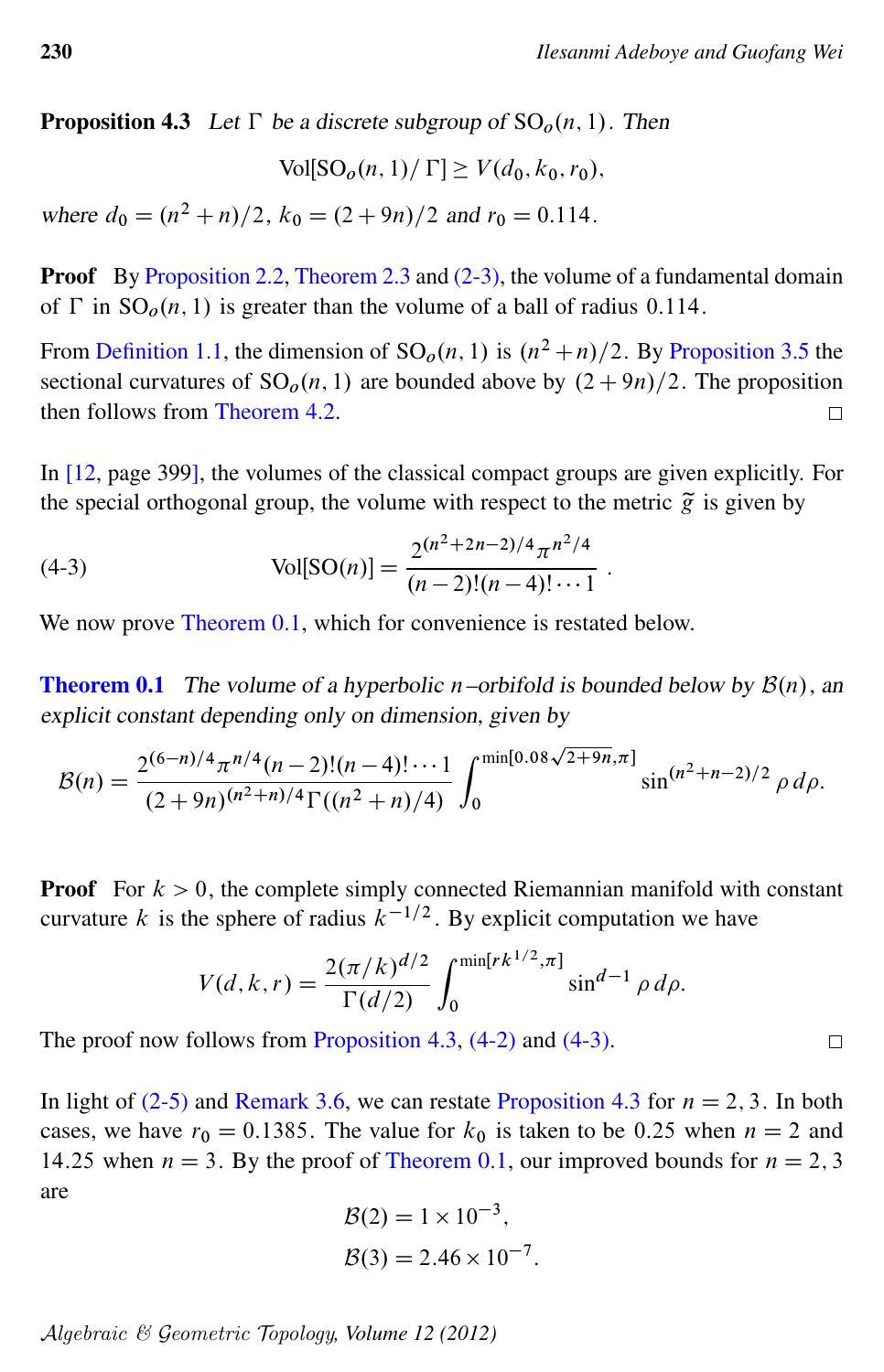# <span id="page-16-0"></span>5 Volume bounds

That the smallest hyperbolic 2–orbifold and 2–manifold have area, respectively,  $\pi/21$ and  $4\pi$  are classical results. Gehring and Martin [\[11\]](#page-18-5) proved that the smallest hyperbolic 3–orbifold has volume 0.03905.... Gabai, Meyerhoff and Milley [\[9\]](#page-18-12) showed that the Weeks manifold, with volume  $0.9427...$ , is the hyperbolic 3–manifold of minimum volume. Equivalent results are unknown for higher dimensions.

In this section, we reference several known results on volume, in terms of the hyperbolic metric, for several subcategories of hyperbolic  $n$ -orbifolds. For ease of comparison, we approximate to two significant digits. The bounds achieved in this paper improve upon the general hyperbolic manifold and orbifold bounds known to the authors [\[1;](#page-17-1) [8;](#page-17-0) [17\]](#page-18-0). However, they are smaller than the sharp bounds given for cusped and arithmetic orbifolds.

### 5.1 Hyperbolic manifolds

Martin [\[17\]](#page-18-0) gave an explicit lower bound for the radius of a ball that can be embedded in every hyperbolic  $n$ -manifold. An error in that paper was later corrected by Friedland and Hersonsky [\[8\]](#page-17-0). Using the corrected radius,

$$
\frac{0.0025}{17^{\lfloor n/2 \rfloor}},
$$

one can obtain a lower bound for the volume of a hyperbolic  $n$ –manifold. In dimension three the bound is  $1.33 \times 10^{-11}$ .

### 5.2 Cusped hyperbolic orbifolds

The smallest cusped hyperbolic 3–orbifold has volume  $7.22 \times 10^{-2}$  [\[18\]](#page-18-13). The bound is  $6.85 \times 10^{-3}$  in dimension four [\[14\]](#page-18-14). Analogous results for all dimensions less than ten can be found in [\[13\]](#page-18-15).

### 5.3 Arithmetic orbifolds

It is conjectured that, for each dimension, the hyperbolic orbifold (also manifold) of minimum volume is arithmetic. This is the case in dimensions two and three by Chinburg and Friedman [\[6\]](#page-17-4) and Chinburg et al [\[7\]](#page-17-5). The minimal volume arithmetic  $n$ –orbifolds were identified for all dimensions greater than or equal to four in by Belolipetsky [\[2;](#page-17-2) [3;](#page-17-6) [4\]](#page-17-7).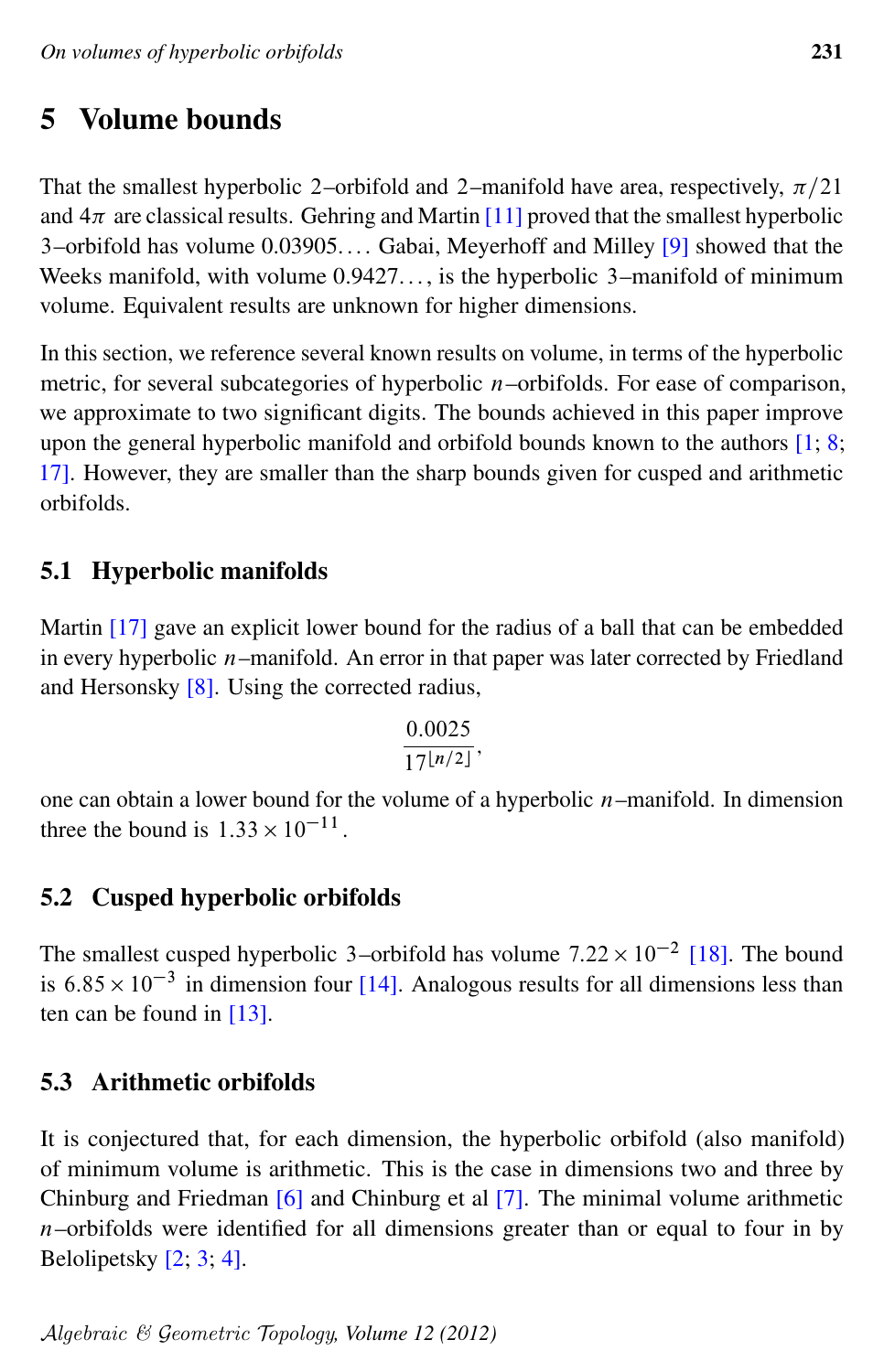For example, the volume of the smallest compact arithmetic hyperbolic  $n$ -orbifold, for  $n = 2r$  and r even, is given by

$$
\omega_c(n) = \frac{4 \cdot 5^{r^2 + r/2} \cdot (2\pi)^r}{(2r - 1)!!} \prod_{i=1}^r \frac{(2i - 1)!^2}{(2\pi)^{4i}} \zeta_{k_0}(2i).
$$

Here,  $\zeta_{k_0}$  represents the Dedekind zeta function of the number field  $k_0 = \mathbb{Q}[\sqrt{5}]$ .

The cited papers contain similar formulas for  $n = 2r$ , r odd and  $n = 2r - 1$ . The noncompact cases are also addressed. The volume of the smallest compact arithmetic hyperbolic 4–orbifold, which is extremal among the volumes of all known hyperbolic 4–orbifolds, is calculated to be  $1.8 \times 10^{-3}$ .

Acknowledgments This project was initiated during the first author's fellowship at the Mathematical Sciences Research Institute in the fall of 2007. Most of this work was done while he held a visiting position at the University of California, Santa Barbara. In addition, he is grateful to Francis Bonahon, Dick Canary and Daryl Cooper for their support and useful conversations.

The second author is partially supported by NSF grant DMS-0806016.

# References

- <span id="page-17-1"></span>[1] I Adeboye, *[Lower bounds for the volume of hyperbolic](http://dx.doi.org/10.2140/pjm.2008.237.1)* n*–orbifolds*, Pacific J. Math. 237 (2008) 1–19 [MR2415204](http://www.ams.org/mathscinet-getitem?mr=2415204)
- <span id="page-17-2"></span>[2] **M Belolipetsky**, *[On volumes of arithmetic quotients of](http://dx.doi.org/10.2422/2036-2145.2004.4.04)*  $SO(1, n)$ , Ann. Sc. Norm. Super. Pisa Cl. Sci. 3 (2004) 749–770 [MR2124587](http://www.ams.org/mathscinet-getitem?mr=2124587)
- <span id="page-17-6"></span>[3] **M Belolipetsky,** *[Addendum to: "On volumes of arithmetic quotients of](http://dx.doi.org/10.2422/2036-2145.2007.2.02)*  $SO(1, n)$ ", Ann. Sc. Norm. Super. Pisa Cl. Sci. (5) 6 (2007) 263–268 [MR2352518](http://www.ams.org/mathscinet-getitem?mr=2352518)
- <span id="page-17-7"></span>[4] **M Belolipetsky, V Emery,** *On volumes of arithmetic quotients of*  $PO(n, 1)$ *, n odd* [arXiv:1001.4670v1](http://arxiv.org/abs/1001.4670v1)
- <span id="page-17-3"></span>[5] J Cheeger, D G Ebin, *Comparison theorems in Riemannian geometry*, AMS Chelsea, Providence, RI (2008) [MR2394158](http://www.ams.org/mathscinet-getitem?mr=2394158)
- <span id="page-17-4"></span>[6] T Chinburg, E Friedman, *[The smallest arithmetic hyperbolic three-orbifold](http://dx.doi.org/10.1007/BF01389265)*, Invent. Math. 86 (1986) 507-527 [MR860679](http://www.ams.org/mathscinet-getitem?mr=860679)
- <span id="page-17-5"></span>[7] T Chinburg, E Friedman, K N Jones, A W Reid, *[The arithmetic hyperbolic](http://www.numdam.org/item?id=ASNSP_2001_4_30_1_1_0)* 3*– [manifold of smallest volume](http://www.numdam.org/item?id=ASNSP_2001_4_30_1_1_0)*, Ann. Scuola Norm. Sup. Pisa Cl. Sci. 30 (2001) 1–40 [MR1882023](http://www.ams.org/mathscinet-getitem?mr=1882023)
- <span id="page-17-0"></span>[8] S Friedland, S Hersonsky, *[Jorgensen's inequality for discrete groups in normed](http://dx.doi.org/10.1215/S0012-7094-93-06924-4) [algebras](http://dx.doi.org/10.1215/S0012-7094-93-06924-4)*, Duke Math. J. 69 (1993) 593–614 [MR1208812](http://www.ams.org/mathscinet-getitem?mr=1208812)